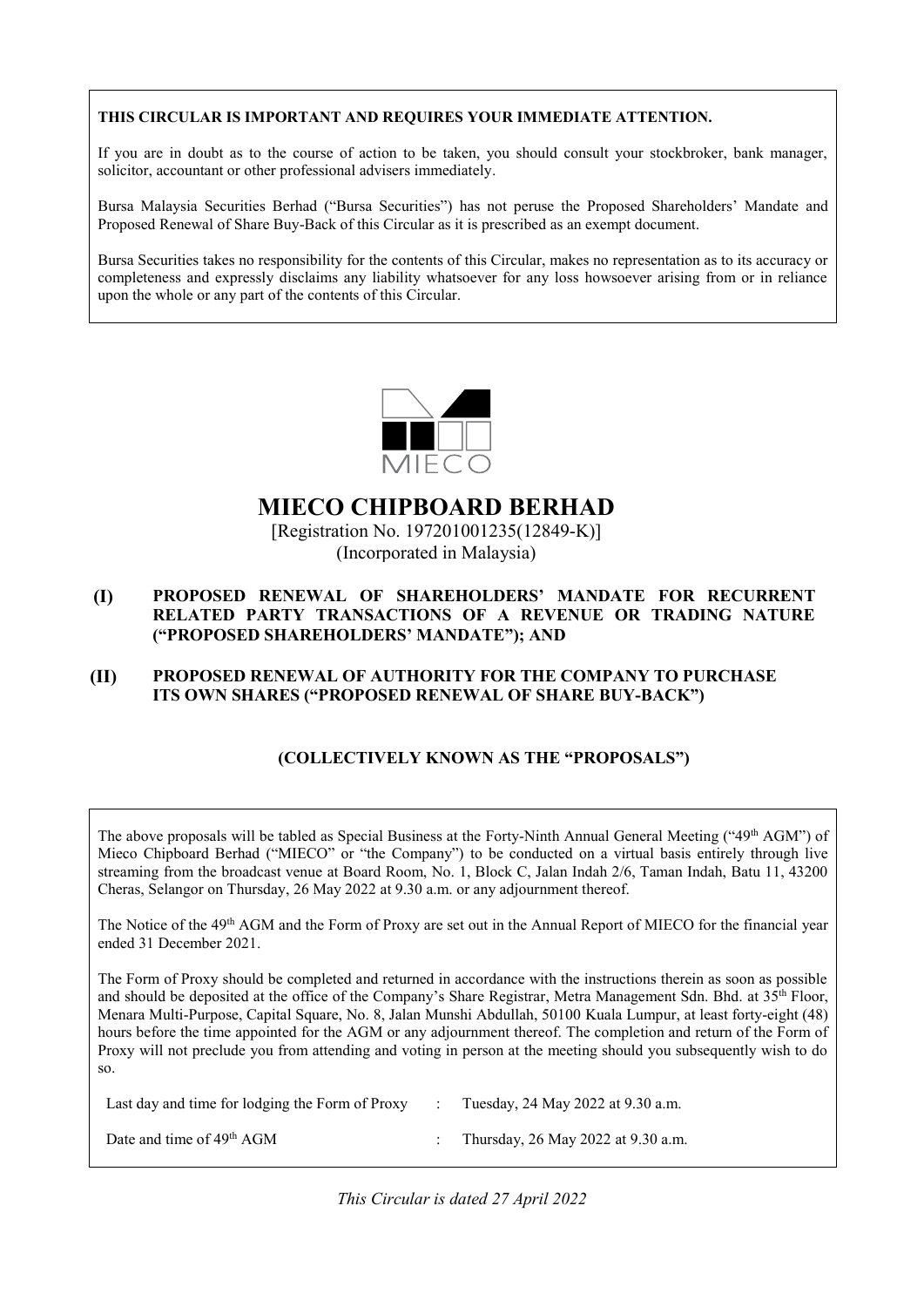# **DEFINITIONS**

For the purposes of this Circular, except where the context otherwise requires, the following definitions shall apply:

| "Act"                  | The Companies Act, 2016 as amended from time to time, and includes<br>every statutory modification or any re-enactment thereof for the time<br>being in force                                                                                                                                                                                                                       |  |  |  |  |  |
|------------------------|-------------------------------------------------------------------------------------------------------------------------------------------------------------------------------------------------------------------------------------------------------------------------------------------------------------------------------------------------------------------------------------|--|--|--|--|--|
| "AGM"                  | <b>Annual General Meeting</b>                                                                                                                                                                                                                                                                                                                                                       |  |  |  |  |  |
| "Audit Committee"      | The Audit Committee of MIECO                                                                                                                                                                                                                                                                                                                                                        |  |  |  |  |  |
| "Board"                | The Board of Directors of MIECO                                                                                                                                                                                                                                                                                                                                                     |  |  |  |  |  |
| "Bursa Securities"     | Malaysia<br>Berhad<br>[Registration]<br>No.<br>Bursa<br>Securities<br>200301033577(635998-W)]                                                                                                                                                                                                                                                                                       |  |  |  |  |  |
| "Code"                 | Malaysian Code on Take-Overs and Mergers, 2010 as amended from<br>time to time                                                                                                                                                                                                                                                                                                      |  |  |  |  |  |
| "Director"             | Shall have the meaning given in Section $2(1)$ of the Capital Markets<br>and Services Act 2007 and includes any person who is or was within<br>the preceding six (6) months of the date on which the terms of the<br>transaction were agreed upon, a director or a chief executive of<br>MIECO or any other company which is a subsidiary of MIECO or a<br>holding Company of MIECO |  |  |  |  |  |
| "EPS"                  | Earnings per Share                                                                                                                                                                                                                                                                                                                                                                  |  |  |  |  |  |
| "FYE"                  | Financial year ended                                                                                                                                                                                                                                                                                                                                                                |  |  |  |  |  |
| "Great Platform"       | Great Platform<br>Sdn.<br>Bhd.<br>[Registration No. 201101044039]<br>$(972159-A)$ ]                                                                                                                                                                                                                                                                                                 |  |  |  |  |  |
| "Kiara Susila"         | Bhd.<br>[Registration]<br>No.<br>200701038635<br>Kiara<br>Susila<br>Sdn.<br>$(796665-A)$ ]                                                                                                                                                                                                                                                                                          |  |  |  |  |  |
| "Listing Requirements" | Main Market Listing Requirements of Bursa Securities, including any<br>amendments made in respect thereof from time to time                                                                                                                                                                                                                                                         |  |  |  |  |  |
| "LPD"                  | 11 April 2022 being the latest practicable date prior to the printing of<br>this Circular and the cut-off date for the information disclosed in this<br>Circular unless otherwise indicated                                                                                                                                                                                         |  |  |  |  |  |
| "Major Shareholder(s)" | Means a person who has an interest or interests in one or more voting<br>shares in a corporation and the number or aggregate number of those<br>shares, is:                                                                                                                                                                                                                         |  |  |  |  |  |
|                        | 10% or more of the total number of voting shares in the<br>(a)<br>corporation; or<br>5% or more of the total number of voting shares in the<br>(b)<br>Corporation where such person is the largest shareholder of the<br>Corporation                                                                                                                                                |  |  |  |  |  |
|                        | For the purpose of this definition, "interest" shall have the meaning of                                                                                                                                                                                                                                                                                                            |  |  |  |  |  |

For the purpose of this definition, "interest" shall have the meaning of "interest in shares" given in Section 8 of the Act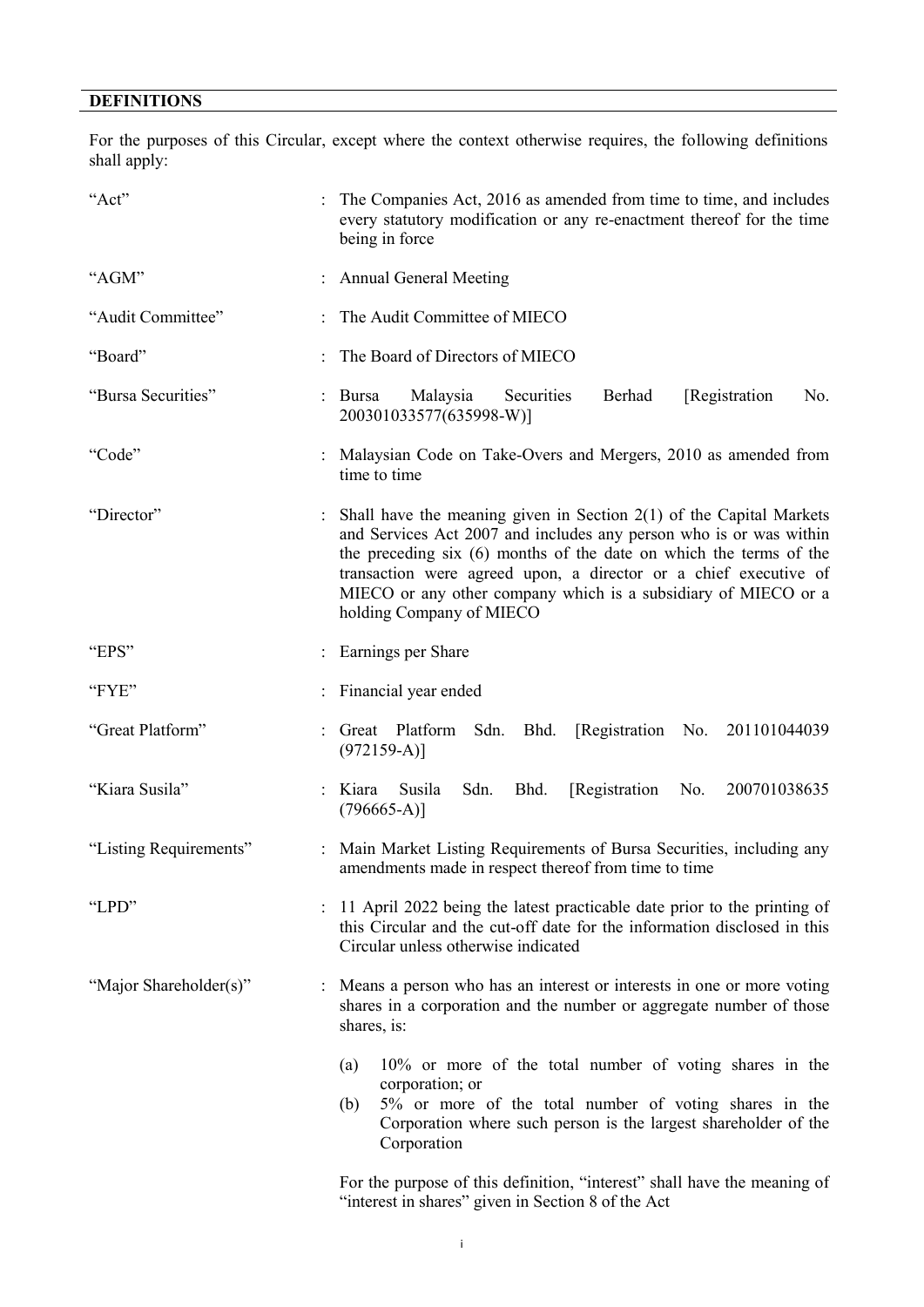# **DEFINITIONS (CONT'D)**

| "MIECO" or "Company"                                     | Chipboard<br>Berhad<br>[Registration]<br>197201001235<br>$:$ Mieco<br>No.<br>$(12849-K)$ ]                                                                                                                                                                                           |  |  |  |  |
|----------------------------------------------------------|--------------------------------------------------------------------------------------------------------------------------------------------------------------------------------------------------------------------------------------------------------------------------------------|--|--|--|--|
| "MIECO Group" or "Group"                                 | : MIECO and its subsidiaries                                                                                                                                                                                                                                                         |  |  |  |  |
| "MIECO Manufacturing"                                    | : Mieco<br>Manufacturing<br>Sdn.<br>Bhd.<br>[Registration<br>No.<br>200301018270(620690-T)]                                                                                                                                                                                          |  |  |  |  |
| "MIECO Share(s)" or Share(s)" : Ordinary Shares in MIECO |                                                                                                                                                                                                                                                                                      |  |  |  |  |
| "NA"                                                     | : Net assets attributable to ordinary equity holders of MIECO                                                                                                                                                                                                                        |  |  |  |  |
| "Person Connected"                                       | : Shall have the same meaning given in Paragraph 1.01 of the Listing<br>Requirements                                                                                                                                                                                                 |  |  |  |  |
| "Proposals"                                              | The Proposed Shareholders' Mandate and Proposed Renewal of Share<br>Buy-Back, collectively                                                                                                                                                                                           |  |  |  |  |
| "Proposed Renewal of Share"<br>Buy-Back"                 | : Proposed renewal of authority for the Company to purchase its own<br>shares                                                                                                                                                                                                        |  |  |  |  |
| "Proposed Shareholders"<br>Mandate"                      | : Proposed renewal of shareholders' mandate for MIECO Group to enter<br>into recurrent related party transactions of a revenue or trading nature                                                                                                                                     |  |  |  |  |
| "Recurrent Related Party<br>Transactions" or "RRPT(s)"   | : A transaction entered into by the Company or its subsidiaries which<br>involves the interest, direct or indirect, of a Related Party, which is<br>recurrent, of a revenue or trading nature and which is necessary for day<br>to day operations of the Company or its subsidiaries |  |  |  |  |
| "Related Party(ies)"                                     | A Director, Major Shareholder or Persons Connected with such<br>Director or Major Shareholder. For the purpose of this definition,<br>"Director" and "Major Shareholder" shall have the meaning given in<br>paragraph 10.02 of the Listing Requirements                              |  |  |  |  |
| "RM" and "sen"                                           | Ringgit Malaysia and sen, respectively                                                                                                                                                                                                                                               |  |  |  |  |
| "Seng Yip Furniture"                                     | : Seng Yip Furniture Sdn. Bhd. [Registration No. 199301004255]<br>$(258992-X)]$                                                                                                                                                                                                      |  |  |  |  |
| "Shareholders"                                           | Shareholders of MIECO                                                                                                                                                                                                                                                                |  |  |  |  |
| "Substantial Shareholder(s)"                             | : Has the meaning given in Section 136 of the Act                                                                                                                                                                                                                                    |  |  |  |  |
| "SYF"                                                    | Berhad<br>[Registration]<br>Resources<br>No.<br>199501035170<br><b>SYF</b><br>$(364372-H)$ ]                                                                                                                                                                                         |  |  |  |  |
| "SYF Group"                                              | SYF and its subsidiaries                                                                                                                                                                                                                                                             |  |  |  |  |
| "Treasury Shares"                                        | : Has the meaning given in section $127(4)(b)$ of the Act                                                                                                                                                                                                                            |  |  |  |  |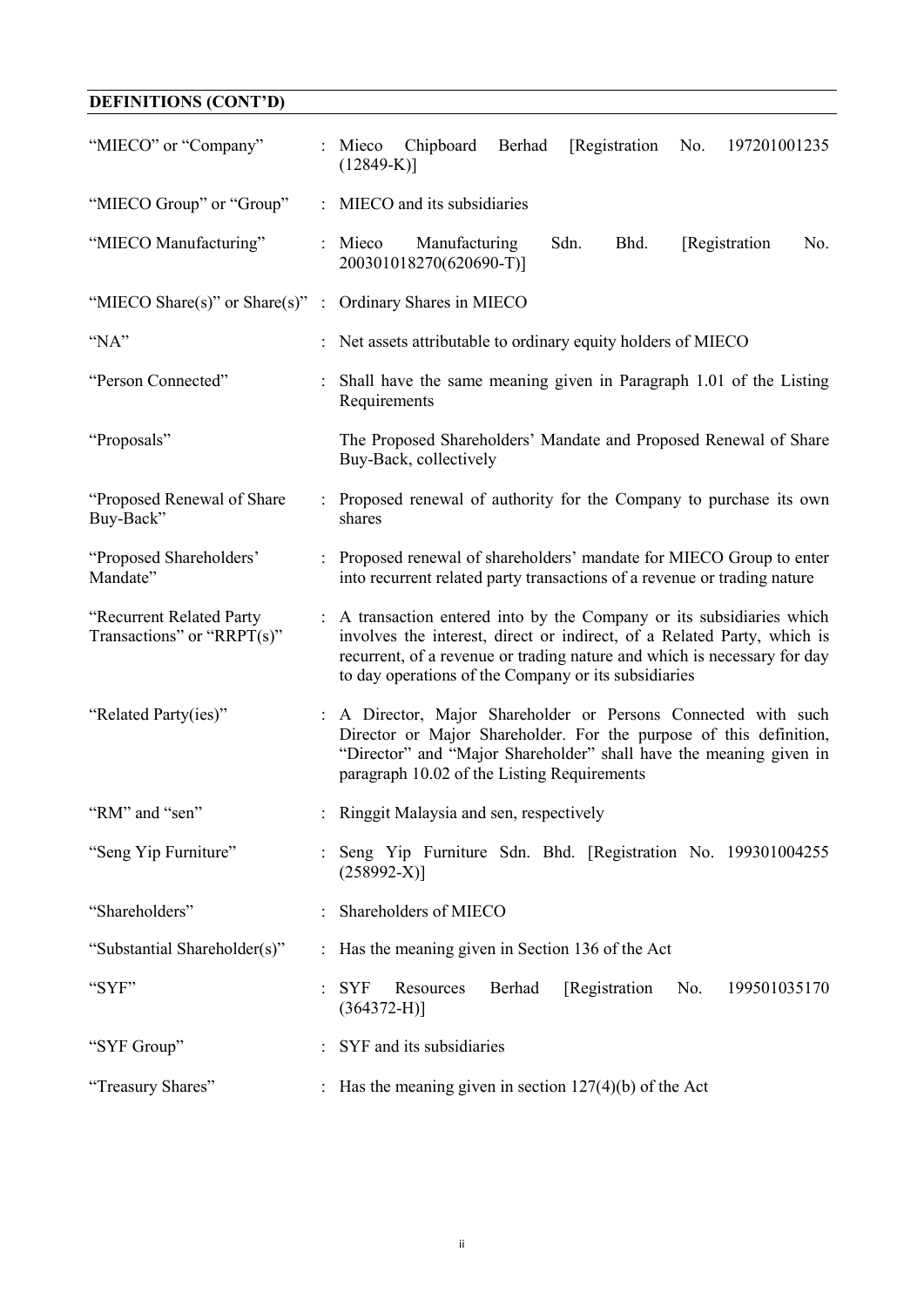Words incorporating the singular shall, where applicable, include the plural and vice versa and words incorporating the masculine gender shall, where applicable, include the feminine and neuter genders and vice versa. Reference to persons shall include a corporation, unless otherwise specified.

Any reference in this Circular to any enactment is a reference to that enactment as for the time being amended or re-enacted. Any reference to a time of a day in this Circular shall be a reference to Malaysian time, unless otherwise specified.

[The rest of this page is intentionally left blank]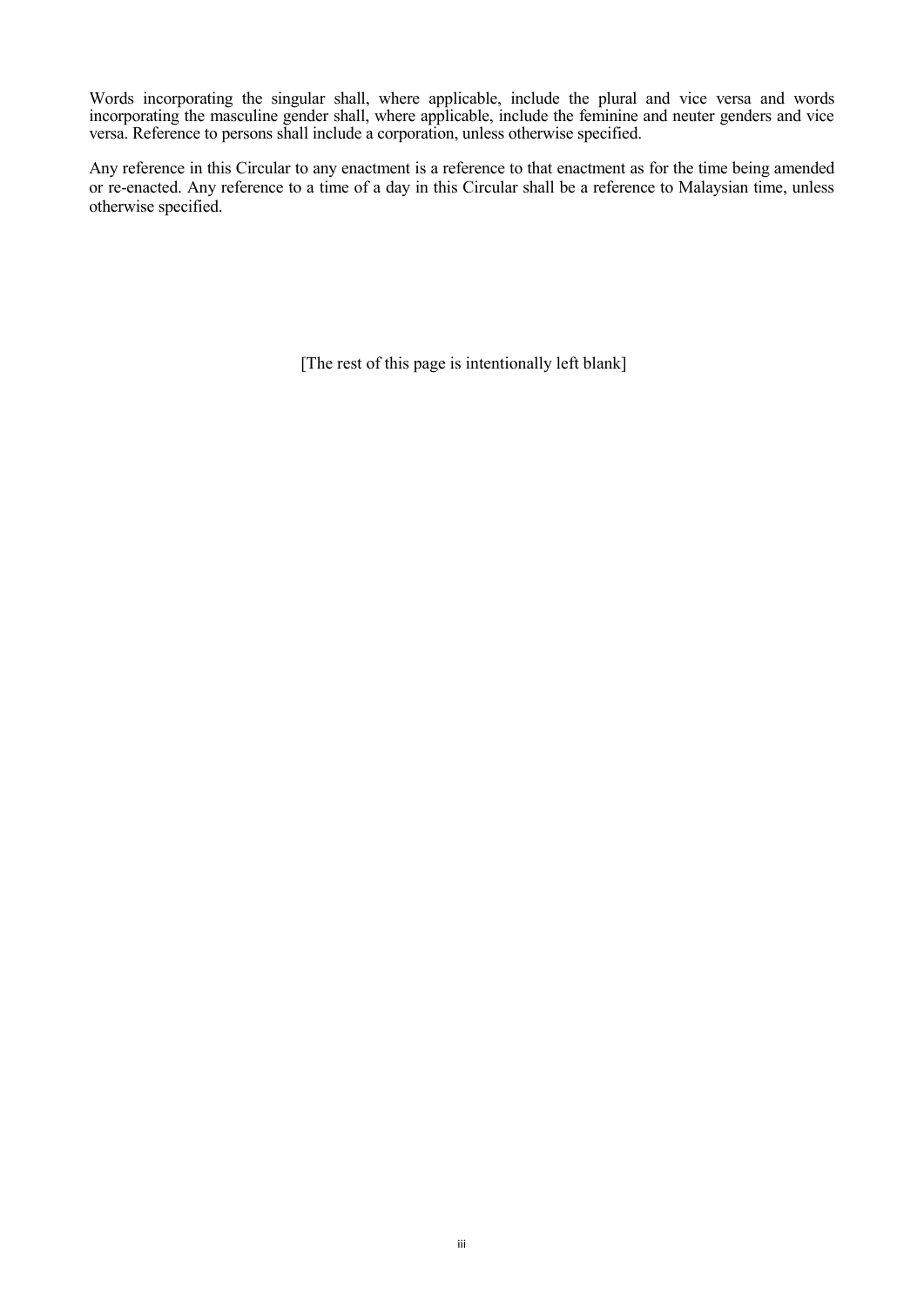# **CIRCULAR TO THE SHAREHOLDERS OF MIECO IN RELATION TO THE PROPOSALS**

|                |                                                                                      | <b>PAGE</b>    |
|----------------|--------------------------------------------------------------------------------------|----------------|
| 1.             | <b>INTRODUCTION</b>                                                                  | 1              |
| 2.             | DETAILS OF THE PROPOSALS                                                             | $\overline{2}$ |
| 3.             | <b>RATIONALE FOR THE PROPOSALS</b>                                                   | 12             |
| 4.             | <b>EFFECTS OF THE PROPOSALS</b>                                                      | 12             |
| 5 <sub>1</sub> | INTERESTS OF DIRECTORS AND/OR MAJOR SHAREHOLDERS AND/OR<br>PERSONS CONNECTED TO THEM | 14             |
| 6.             | APPROVALS REQUIRED AND CONDITIONALITY                                                | 15             |
| 7.             | DIRECTORS' RECOMMENDATION                                                            | 15             |
| 8.             | ANNUAL GENERAL MEETING                                                               | 16             |
| 9.             | <b>FURTHER INFORMATION</b>                                                           | 16             |
|                | <b>APPENDICES</b>                                                                    |                |
| $\bf{I}$       | <b>FURTHER INFORMATION</b>                                                           | 17             |
| $\mathbf{I}$   | <b>EXTRACT OF RESOLUTIONS</b>                                                        | 18             |

[The rest of this page is intentionally left blank]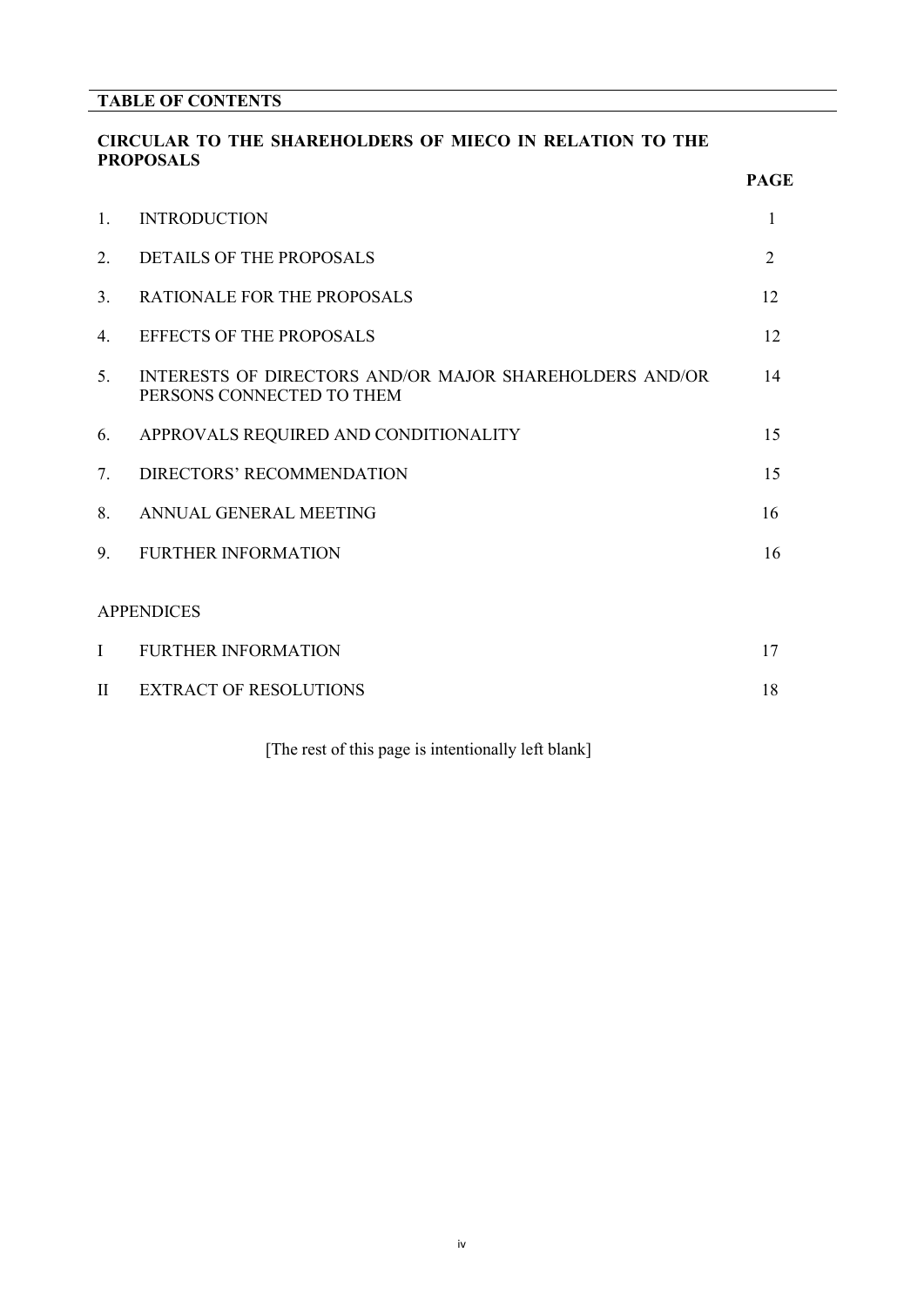

**MIECO CHIPBOARD BERHAD**

Registration No. 197201001235(12849-K) (Incorporated in Malaysia)

#### **Registered Office:**

No. 1, Block C, Jalan Indah 2/6, Taman Indah, Batu 11, 43200 Cheras, Selangor Darul Ehsan.

27 April 2022

#### **Board of Directors:**

Datuk Dr. Roslan Bin A. Ghaffar *(Independent Non-Executive Chairman)* Dato' Sri Ng Ah Chai *(Group Managing Director)*  Mr. Ng Wei Ping *(Executive Director)*  Mr. Cheam Tow Yong *(Independent Non-Executive Director)* Dato' Abdul Rashid Bin Mat Amin *(Independent Non-Executive Director)* Mr. Kajendra A/L Pathmanathan *(Independent Non-Executive Director)*

#### **To : The Shareholders of Mieco Chipboard Berhad**

#### **Dear Sir/Madam,**

- **PROPOSED SHAREHOLDERS' MANDATE; AND**
- **PROPOSED RENEWAL OF SHARE BUY-BACK**

#### **1. INTRODUCTION**

At the 48<sup>th</sup> AGM of the Company held on 27 May 2021, the Company had obtained the general mandate from its shareholders:-

- (a) to enter into RRPTs with Related Parties which are necessary for its day to day operations and are in the ordinary course of business based on normal commercial terms which are not more favourable to the Related Parties than those generally available to the public and not to the detriment of minority shareholders ("Existing Mandate"); and
- (b) for the authority for the Company to purchase its own shares of up to 10% of its total issued shares ("Share Buy-Back Authority").

In accordance with the Listing Requirements, the Existing Mandate and the Share Buy-Back Authority shall lapse at the conclusion of the forthcoming AGM of the Company unless authority for its renewal is obtained from the shareholders of the Company at the AGM.

The Company had on 31 March 2022 announced to Bursa Securities of the Company's intention to seek shareholders' approval for the Proposals at the forthcoming AGM to be convened on Thursday, 26 May 2022.

Further details on the Proposals are set out in the ensuing sections.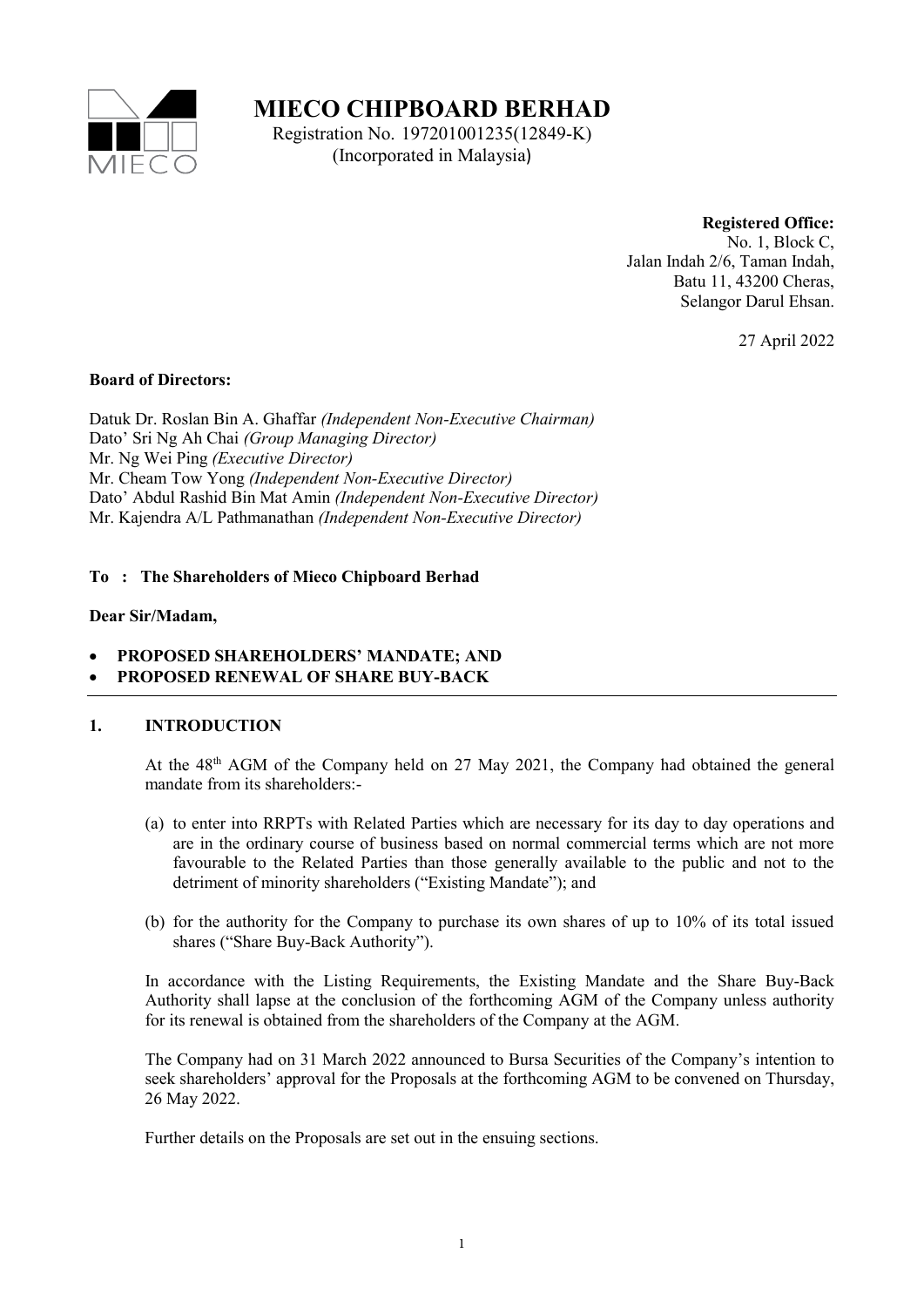The purpose of this Circular is to provide you with the relevant information of the Proposals as well as to seek your approval for the resolutions pertaining to the Proposals to be tabled at the forthcoming  $49<sup>th</sup>$  AGM, which will be conducted on a virtual basis entirely through live streaming from the broadcast venue at Board Room, No. 1, Block C, Jalan Indah 2/6, Taman Indah, Batu 11, 43200 Cheras, Selangor on Thursday, 26 May 2022 at 9.30 a.m. The notice of the  $49<sup>th</sup>$  AGM together with the Form of Proxy is enclosed in the Annual Report 2021 of the Company for the financial year ended 31 December 2021.

#### **SHAREHOLDERS OF MIECO ARE ADVISED TO READ AND CONSIDER THE CONTENTS OF THIS CIRCULAR CAREFULLY BEFORE VOTING ON THE RESOLUTIONS PERTAINING TO THE PROPOSALS AT THE FORTHCOMING 49th AGM.**

#### **2. DETAILS OF THE PROPOSALS**

#### **2.1 PROPOSED SHAREHOLDERS' MANDATE**

The Board proposes to seek shareholders' mandate for the Group to enter into RRPT(s) of a revenue or trading nature in the ordinary course of business which are not more favourable to the Related Parties. Pursuant to Paragraph 10.09(2) and Practice Note 12 of the Listing Requirements, a listed issuer may seek a mandate from its shareholders in respect of RRPT(s) subject to the following:

- (a) the transactions are in the ordinary course of business and are on terms not more favourable to the Related Party(ies) than those generally available to the public;
- (b) the shareholders' mandate is subject to annual renewal and disclosure is made in the annual report of the aggregate value of the transactions conducted pursuant to the shareholders' mandate during the financial year where the aggregate value is equal to or more than the threshold below in relation to a listed issuer with an issued and paid-up capital of RM60.0 million and above:
	- (i) the consideration, value of the assets, capital outlay or costs of the RRPT(s) is RM1.0 million or more; or
	- (ii) the percentage ratio of such RRPT(s) is  $1\%$  or more,

whichever is the higher.

- (c) the listed issuer's circular to shareholders for the shareholder mandate includes the information as may be prescribed by Bursa Securities;
- (d) in a meeting to obtain shareholders' mandate, the interested directors, interested major shareholders or interested person connected with a director or major shareholder; and where it involves the interest of an interested person connected with a director or major shareholder, such directors or major shareholder, must not vote on the resolution to approve the RRPT(s). An interested director or interested major shareholder must ensure that persons connected with him abstain from voting on the resolution approving the RRPT(s); and
- (e) the listed issuer immediately announces to Bursa Securities when the actual value of a RRPT(s) entered into by the listed issuer, exceeds the estimated value of the RRPT(s) disclosed in the circular by 10% or more and must include the information as may be prescribed by Bursa Securities in its announcement.

Where a listed issuer has procured the shareholders' mandate pursuant to the above, the provision of paragraph 10.08 of the Listing Requirements shall not apply during the period of validity of the shareholders' mandate.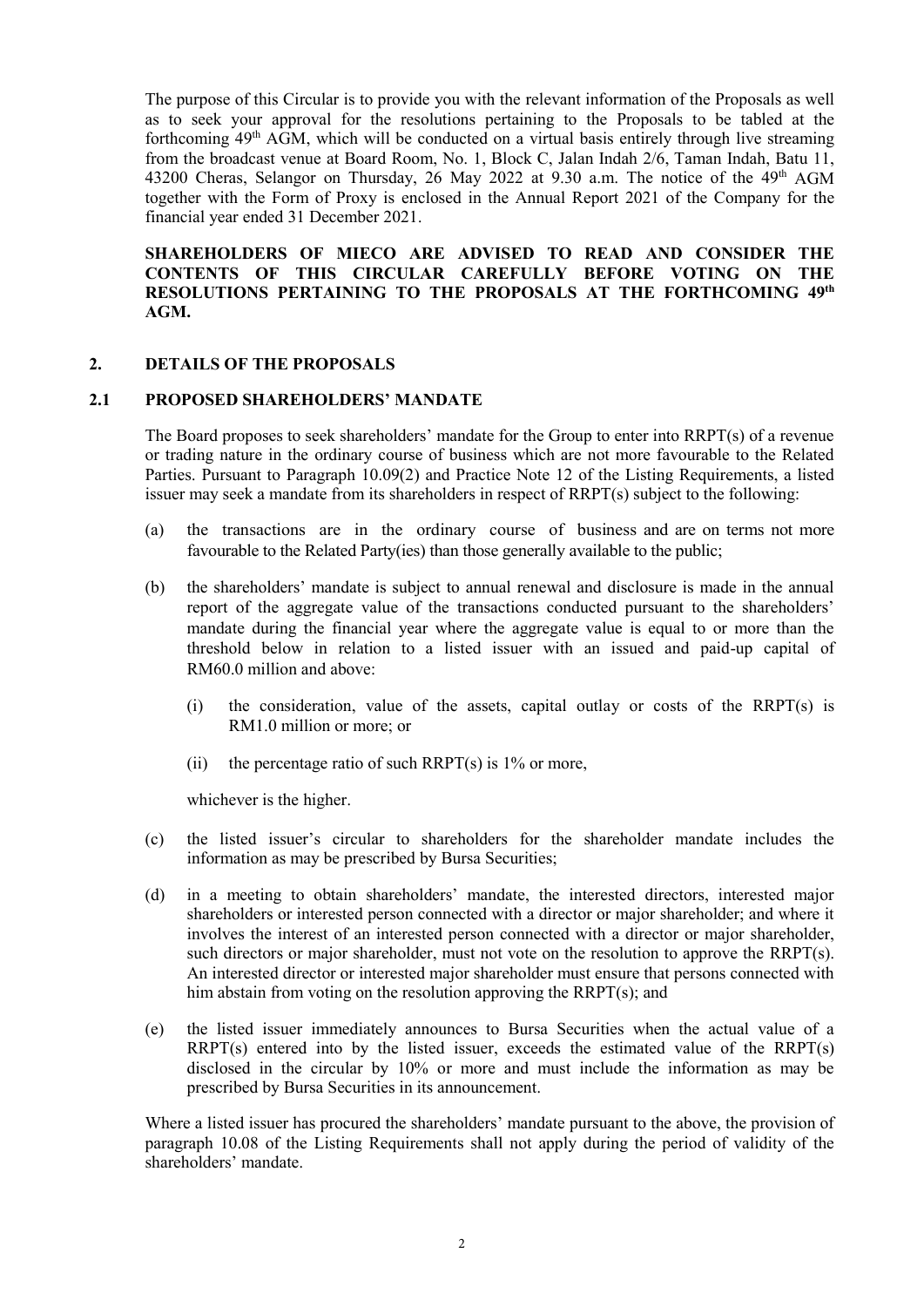# **2.1.1 Principal Activities of MIECO Group**

The principal activity of MIECO is investment holding and provision of management services while the principal activities of its subsidiaries are set out below:

| Name of company                                                                      | <b>Effective</b><br>equity<br>interest<br>(%) | <b>Principal Activities</b>                                                   |
|--------------------------------------------------------------------------------------|-----------------------------------------------|-------------------------------------------------------------------------------|
| <b>Subsidiary of MIECO</b><br>Aspire Benchmark Sdn. Bhd.                             | 100                                           | Dormant                                                                       |
| Great Platform Sdn. Bhd.                                                             | 100                                           | Manufacturing and trading of particle board<br>and medium density fiber board |
| Mieco Chemicals Sdn. Bhd.                                                            | 100                                           | Dormant                                                                       |
| Mieco International (H.K.) Limited                                                   | 100                                           | Dormant                                                                       |
| Mieco Manufacturing Sdn. Bhd.                                                        | 100                                           | Manufacturing and marketing of chipboards<br>and related products             |
| Mieco Marketing Sdn. Bhd.                                                            | 100                                           | Dormant                                                                       |
| Mieco Reforestation Sdn. Bhd.                                                        | 100                                           | Dormant                                                                       |
| Mieco Wood Resources Sdn. Bhd.                                                       | 100                                           | Dormant                                                                       |
| Tudor Capital Sdn. Bhd.                                                              | 100                                           | Dormant                                                                       |
| <b>Subsidiary of Great Platform</b><br>Sdn. Bhd.<br>Particleboard Malaysia Sdn. Bhd. | 100                                           | Dormant                                                                       |

It is anticipated that MIECO Group would, in the normal course of business, continue to enter into transactions with the Related Parties, details of which are set out in Section 2.1.3 below. It is likely that such transactions will occur with some degree of frequency and could arise at any time.

As such, the Board proposes to seek the shareholders' approval for the Proposed Shareholders' Mandate for MIECO Group to enter into transactions in the normal course of business within the classes of Related Parties set out in Section 2.1.3 below, provided such transactions are entered into at arm's length and on normal commercial terms which are not more favourable to the Related Parties than those generally available to the public and are not detrimental to the minority shareholders. Such mandate will enable the Group to enter into the RRPT(s) without the necessity, in most instances, to make the relevant announcement or to convene meetings in order to procure specific prior approval of its shareholders. The  $RRPT(s)$  will also be subject to the review procedures set out in Section 2.1.4 below.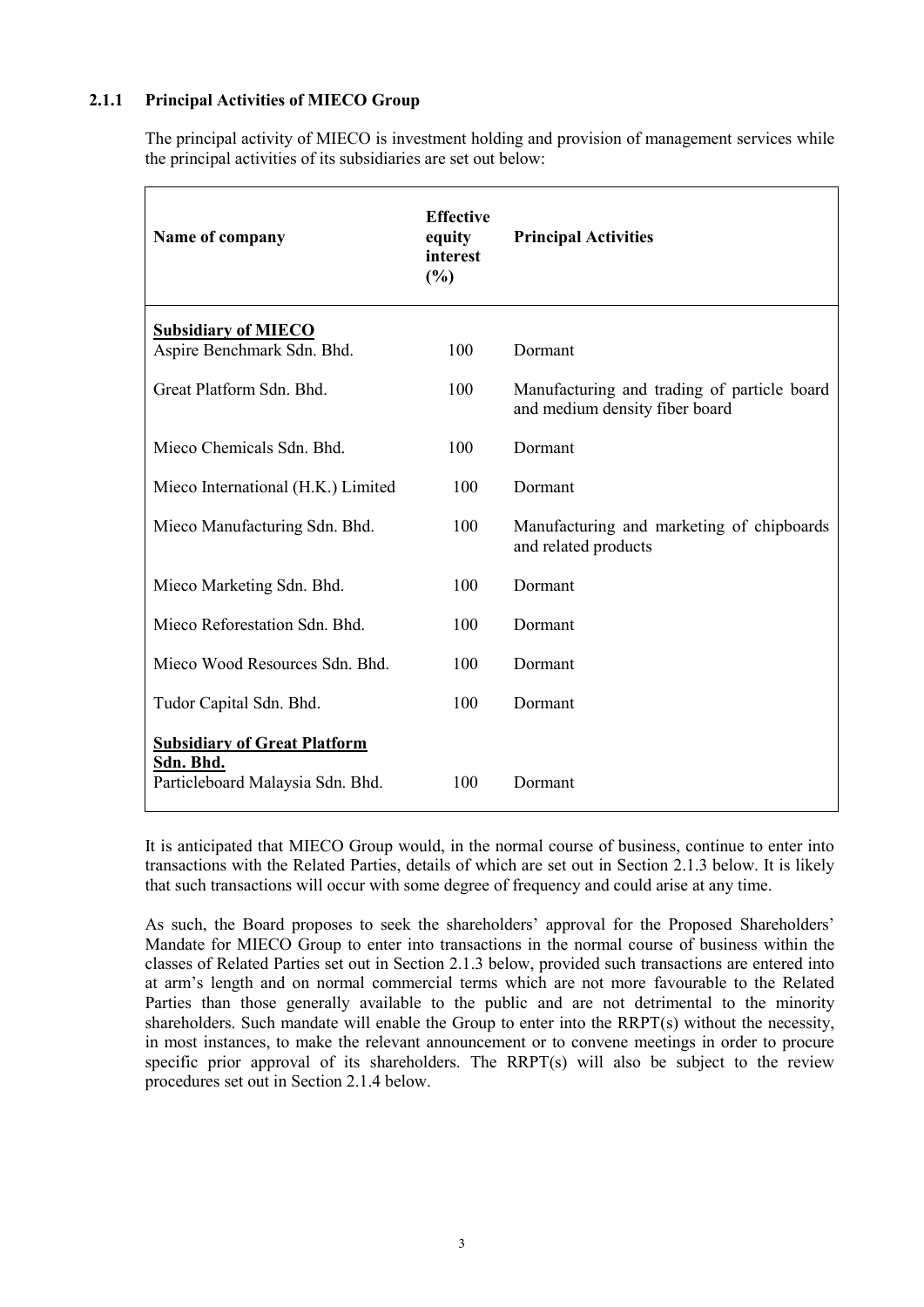#### **2.1.2 Validity Period of the Proposed Shareholders' Mandate**

The Proposed Shareholders' Mandate, if approved by the shareholders of MIECO at the 49<sup>th</sup> AGM, is subject to annual review and will continue to be in force until:

- (a) the conclusion of the next AGM following the  $49<sup>th</sup>$  AGM of MIECO at which the Proposed Shareholders' Mandate is passed, at which time it will lapse, unless the authority is renewed by a resolution passed at the next AGM;
- (b) the expiration of the period within which the next AGM of the Company after the date is required to be held pursuant to Section 340(2) of the Act (but shall not extend to such extension as may be allowed pursuant to Section 340(4) of the Act); or
- (c) revoked or varied by resolution passed by the shareholders in general meeting,

whichever is earlier.

Thereafter, approval from shareholders will be sought for the renewal of the Proposed Shareholders' Mandate.

[The rest of this page is intentionally left blank]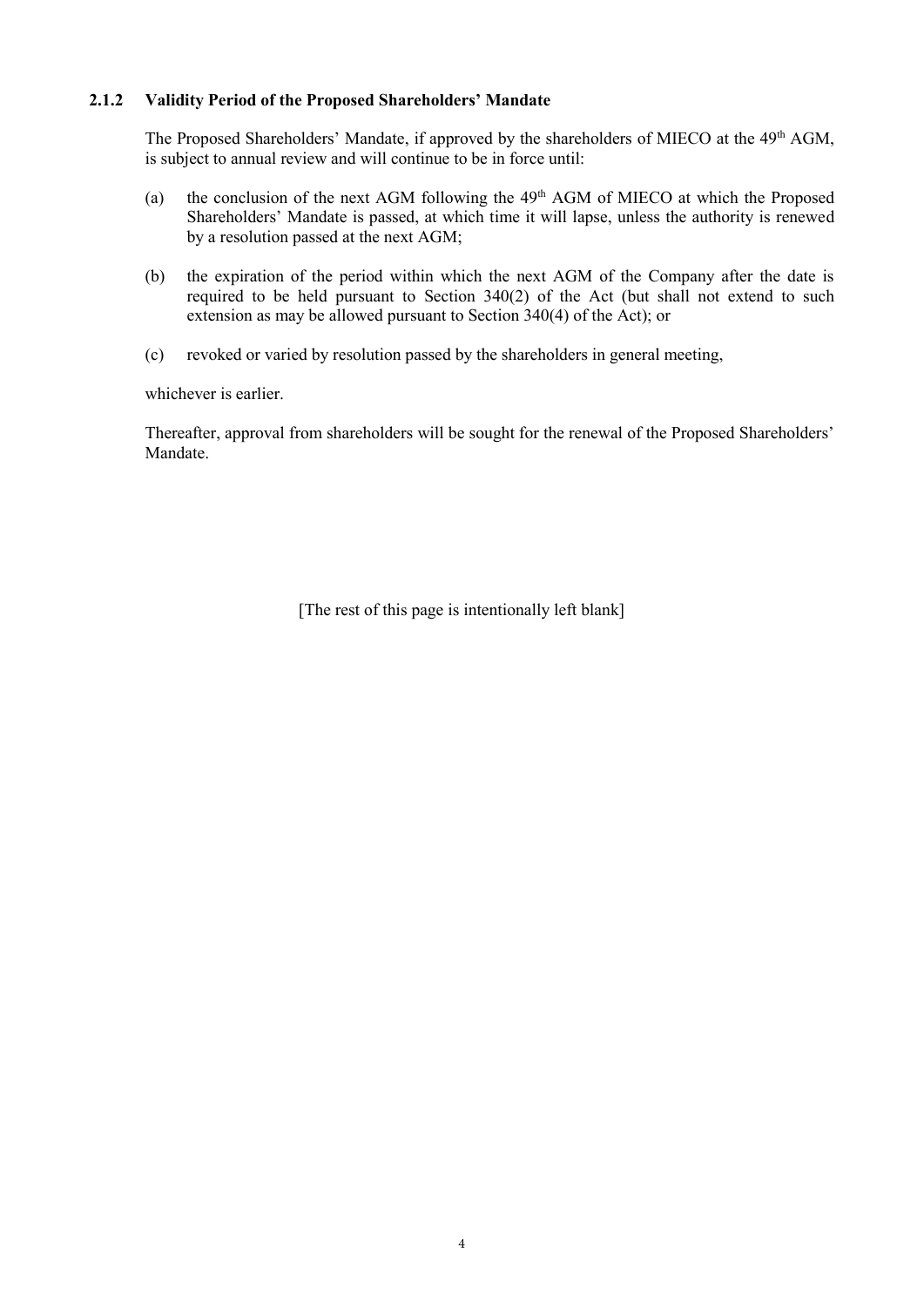Classes of Related Parties and Nature of RRPT(s) **2.1.3 Classes of Related Parties and Nature of RRPT(s)**  $2.1.3$ 

The nature of the Recurrent Transactions with Related Parties of which approval is being sought under the Proposed Shareholders' Mandate shall include, but are not limited to those described below :-The nature of the Recurrent Transactions with Related Parties of which approval is being sought under the Proposed Shareholders' Mandate shall include, but are not limited to those described below :-

| Nature of relationship                                               | Dato' Sri Ng Ah Chai is the Group<br>Shareholder of MIECO Group. He<br>Managing Director and Major<br>is also the Managing Director and<br>Major Shareholder of SYF Group. | Mr. Ng Wei Ping is the son of<br>Dato' Sri Ng Ah Chai. He is also<br>the Executive Director of MIECO<br>and SYF. | Mr. Ng Wei Ping is the son of<br>Dato' Sri Ng Ah Chai is the Group<br>Managing Director and Major<br>Shareholder of MIECO Group. He<br>Dato' Sri Ng Ah Chai. He is also<br>is also the Managing Director and<br>the Executive Director of MIECO<br>Major Shareholder of SYF Group.<br>and SYF. |
|----------------------------------------------------------------------|----------------------------------------------------------------------------------------------------------------------------------------------------------------------------|------------------------------------------------------------------------------------------------------------------|------------------------------------------------------------------------------------------------------------------------------------------------------------------------------------------------------------------------------------------------------------------------------------------------|
| transaction <sup>(3)</sup><br>Estimated<br>(RM'000)<br>value of      | 30,000                                                                                                                                                                     | 30,000                                                                                                           | 100                                                                                                                                                                                                                                                                                            |
| transacted <sup>(2)</sup><br>(RM'000)<br>Actual<br>value             | 8,569                                                                                                                                                                      | 2,225                                                                                                            | 55                                                                                                                                                                                                                                                                                             |
| Estimated<br>aggregate<br>$(RM^{\prime}000)$<br>value <sup>(1)</sup> | 30,000                                                                                                                                                                     | 30,000                                                                                                           | $\overline{100}$                                                                                                                                                                                                                                                                               |
| Transactions<br>Nature of                                            | l from SYF<br>sales commission to<br>slabs, sawdust and<br>Group and to pay<br>Purchase of logs,<br>SYF Group<br>$\mathop{\mathrm{chipboard}}$                             | other timber related<br>$10$ SYF<br>Sales of logs and<br>materials<br>Group                                      | (a) Rental received<br>from Seng Yip<br>Fumiture                                                                                                                                                                                                                                               |
| Transacting<br>Party                                                 | MIECO Group                                                                                                                                                                | MIECO Group                                                                                                      | Manufacturing<br>Mieco                                                                                                                                                                                                                                                                         |
| Related Party and its<br>Principal Activities                        | Manufacture and export<br>components parts, timber<br>treatment processing and<br>of moulded timber,<br>furniture products,<br><b>SYF Group</b>                            | trading of chipboard and<br>fibreboard, property<br>medium density<br>development.                               | Manufacture and trading<br>of moulded timber and<br>furniture products and<br>Seng Yip Furniture<br>timber treatment<br>processing                                                                                                                                                             |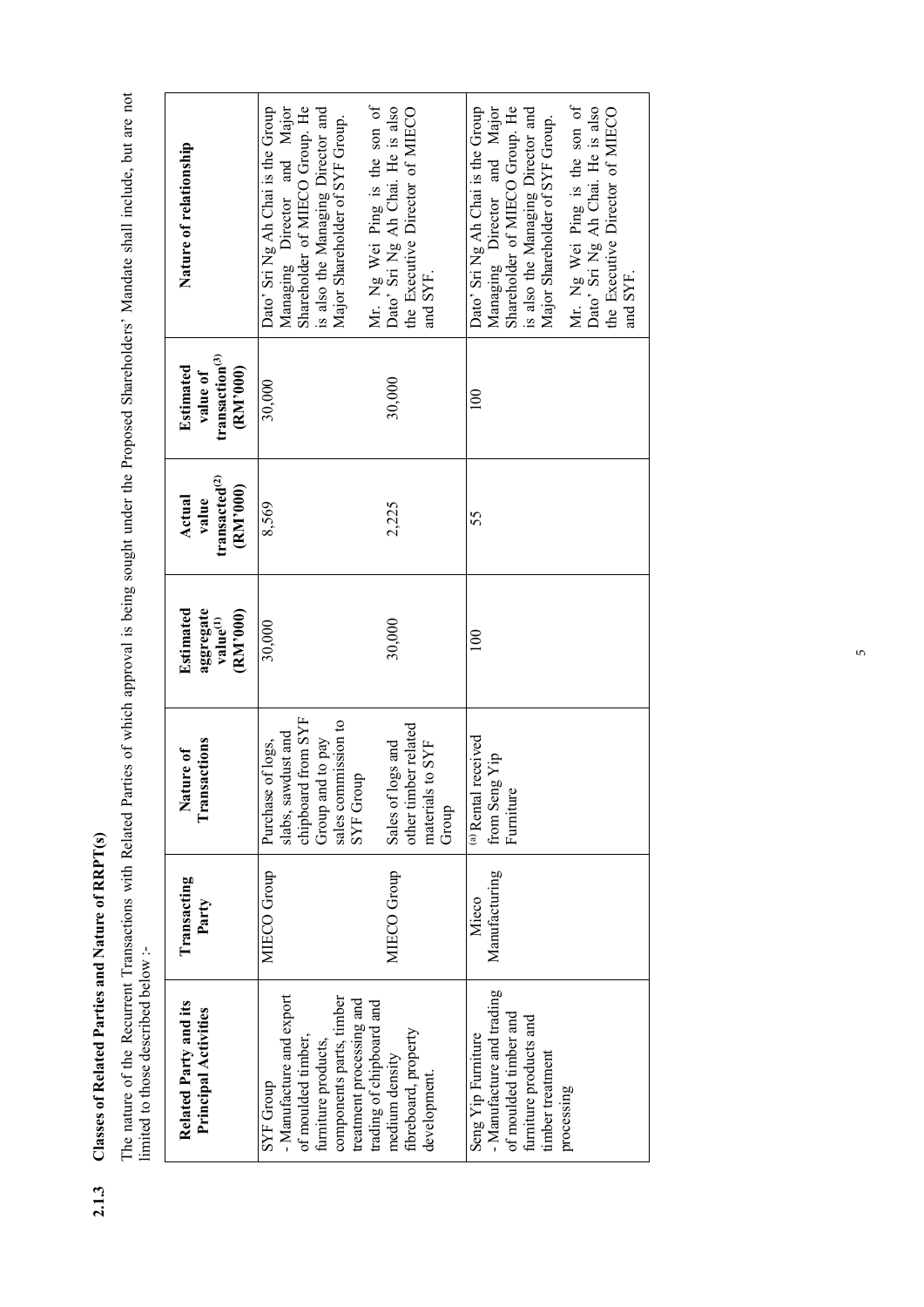| Related Party and its<br><b>Principal Activities</b>                                                                 | Transacting<br>Party   | Transactions<br>Nature of                                   | Estimated<br>aggregate<br>(RM'000)<br>value <sup>(1)</sup> | transacted <sup>(2)</sup><br>(RM'000)<br>Actual<br>value | transaction <sup>(3)</sup><br>Estimated<br>(RM'000)<br>value of | Nature of relationship                                                                                                                                                     |
|----------------------------------------------------------------------------------------------------------------------|------------------------|-------------------------------------------------------------|------------------------------------------------------------|----------------------------------------------------------|-----------------------------------------------------------------|----------------------------------------------------------------------------------------------------------------------------------------------------------------------------|
| - Developer and<br>Construction<br>Kiara Susila                                                                      | Manufacturing<br>Mieco | (b) Rental payable<br>to Kiara Susila                       | 150                                                        | 88                                                       | 150                                                             | is also a Major Shareholder of<br>Shareholder of MIECO Group. He<br>Dato' Sri Ng Ah Chai is the Group<br>Managing Director and Major<br>Kiara Susila.                      |
|                                                                                                                      |                        |                                                             |                                                            |                                                          |                                                                 | Mr. Ng Wei Ping is the son of<br>Dato' Sri Ng Ah Chai. He is also<br>the Executive Director of MIECO<br>and Kiara Susila.                                                  |
| Manufacture and trading<br>of moulded timber and<br>furniture products and<br>Seng Yip Furniture<br>timber treatment | <b>Great Platform</b>  | eceived<br>$\Xi(a)$<br>for sawmil<br>(c) Rental r<br>Rompin | 500                                                        | 363                                                      | 500                                                             | Dato' Sri Ng Ah Chai is the Group<br>Shareholder of MIECO Group. He<br>Managing Director and Major<br>is also the Managing Director and<br>Major Shareholder of SYF Group. |
|                                                                                                                      |                        |                                                             |                                                            |                                                          |                                                                 | Mr. Ng Wei Ping is the son of<br>Dato' Sri Ng Ah Chai. He is also<br>the Executive Director of MIECO<br>and SYF.                                                           |

*Notes on Nature of Transaction:* 

*(1) As disclosed in the Circular to shareholders dated 28 April 2021.*

*(2) From date of the last AGM on 27 May 2021 up to the LPD.*

As disclosed in the Circular to shareholders dated 28 April 2021.<br>From date of the last AGM on 27 May 2021 up to the LPD.<br>From the date of the forthcoming AGM to the date of next AGM. The estimated values are calculated ba *(3) From the date of the forthcoming AGM to the date of next AGM. The estimated values are calculated based on the historical data and best estimates by the management. Accordingly, the actual value of the transaction may vary from the estimated value disclosed above and subject to changes.* Notes on Nature of Transaction:<br>(1) As disclosed in the Circular t<br>(2) From date of the last AGM o.<br>(3) From the date of the forthcon

*(a) Mieco Manufacturing rents log yard to Seng Yip Furniture based on the market value and is payable on monthly basis.*  $\hat{a}$ 

*(b) Mieco Manufacturing rents office lots from Kiara Susila based on the market value and is payable on monthly basis.*   $\phi$ 

*(c) Great Platform rents sawmill to Seng Yip Furniture based on market value and is payable on monthly basis.*  $\hat{e}$ 

# Description of Property:-*Description of Property:-*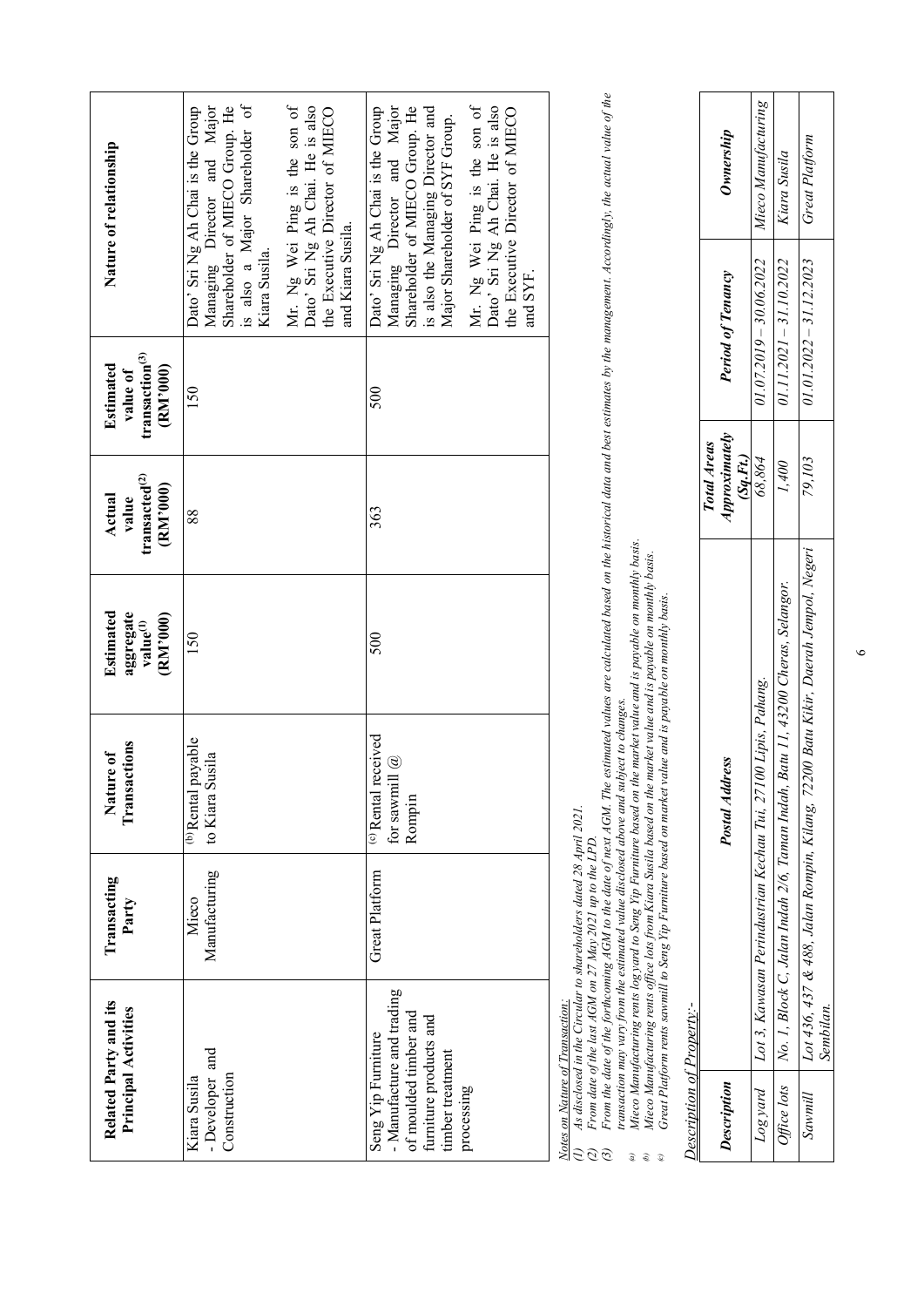#### **2.1.4 Review Methods or Procedures for the Recurrent Related Party Transactions**

MIECO Group has established various methods and procedures to ensure the RRPT(s) are undertaken on arms' length and on normal commercial terms, which are consistent with MIECO Group's usual business practices and policies, on terms which are not more favourable to the Related Parties than those extended to the public and are not detrimental to the minority shareholders.

The review and disclosure procedures are as follows:

- (i) The Related Parties, interested Directors and persons connected will be advised that they are subject to the shareholders' mandate and will also be advised of the review and disclosure procedures;
- (ii) The transaction prices, terms and conditions which are market driven are to be determined at arms' length on a customer/supplier relationship basis at mutually agreed rates after due consideration of benefits to be derived from the transaction, under similar commercial terms for transactions with unrelated third parties, which depend on demand and supply, quality, level of service and other related factors;
- (iii) Some transactions may be on a cost recovery basis, being recovery of part of the costs for sharing or provision of some services or on a negotiated basis where both parties would contract on terms which are mutually acceptable and beneficial;
- (iv) The management of MIECO Group is cognizant that all RRPT(s) are required to be undertaken on an arm's length basis and on normal commercial terms. Where practicable and feasible, quotation and/or tenders will be obtained from at least two (2) other contemporaneous transactions with unrelated third parties for similar products/services and/or quantities will be used as comparison, wherever possible, to determine whether the price and terms offered to/by the Related Parties are fair and reasonable and comparable to those offered to/by other unrelated third parties for the same or substantially similar type of products/services and/or quantities. Where it is impractical or impossible for quotes and/or tenders to be obtained from unrelated parties, or where there has not been any similar or substantially similar transactions between MIECO Group and unrelated third parties, the terms of the transactions for the products or services will be in accordance to the usual business practices of the Group to ensure that the RRPT(s) is not detrimental to MIECO Group;
- (v) There are no specific thresholds for approval of RRPT(s) within MIECO Group. However, all RRPT(s) are subject to the approval of the appropriate levels of authority as determined by the senior management and/or the Board from time to time, subject to the provisions in the Listing Requirements and/or the Act, where necessary. Where any Director has an interest (direct or indirect) in any RRPT(s), such Director shall abstain from deliberation and decision making;
- (vi) Records will be maintained by the respective companies to capture all RRPT(s) which are entered pursuant to the shareholders' mandate; and
- (vii) The Board shall have overall responsibility for the determination of the review procedures. If a member of the Board and Audit Committee has an interest in the transaction to be reviewed by the Board and Audit Committee, as the case may be, he will abstain from any decision making by the Board or Audit Committee in respect of the said transaction.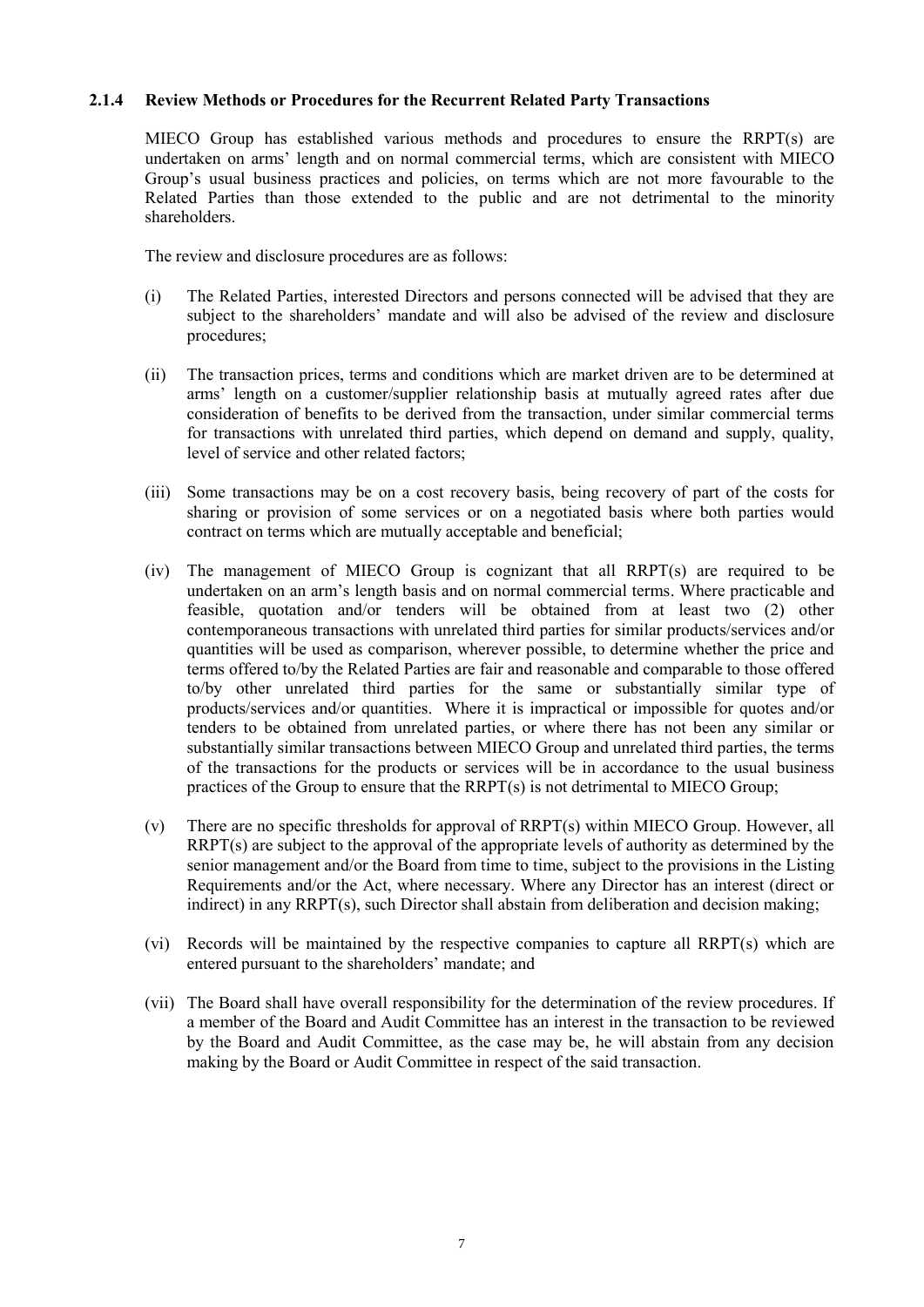#### **2.1.5 Outstanding RRPT(s) Receivables**

There is no amount due and owing to the Group by its Related Parties pursuant to the RRPT(s) as at the LPD, as such the disclosure as required under Paragraphs 16A and 16B in the Annexure PN12-A of the Listing Requirements are not applicable.

#### **2.1.6 Disclosure in Annual Report**

Disclosure will be made in the annual report of the Company in accordance with Paragraph 3.1.5 of Practice Note 12 of the Listing Requirements, which requires a breakdown of the aggregate value of the RRPT(s) entered into during the financial year based on the following information:

- (a) the type of the RRPT(s) made; and
- (b) the names of the Related Parties involved in each of the RRPT(s) made and their relationship with MIECO Group.

The above disclosure will be made in the Company's annual report for each subsequent financial year after the Proposed Shareholders' Mandate has been obtained.

#### **2.1.7 Statement by Audit Committee**

The Audit Committee has the overall responsibility of determining whether the procedures for reviewing all RRPT(s) are appropriate. The Audit Committee will review and ascertain at least once a year whether the procedures established to monitor the RRPT(s) have been complied with. If it is determined that the procedures stated in Section 2.1.4 are inadequate to ensure that (i) the RRPT(s) will be conducted at arms' length and on normal commercial terms and (ii) such transactions are not prejudicial to the interest of the shareholders, the Company will obtain a fresh shareholders' mandate based on the new procedures.

The Audit Committee will also have the discretion to request for limits to be imposed or for additional procedures to be followed if it considers such requests to be appropriate. In that event, such limits or procedures may be implemented without the approval of shareholders, provided that they are more stringent than the existing limits or procedures.

The Audit Committee of the Company has seen and reviewed the procedures set out in Section 2.1.4 above and is of the view that MIECO has in place adequate procedures and processes to monitor, track and identify RRPT(s) in a timely and orderly manner and is of the opinion that the procedures are sufficient to ensure that the RRPT(s) will be carried out at arms' length and in accordance with MIECO Group's normal commercial terms, and hence, will not be prejudicial to the shareholders or disadvantageous to MIECO and not more favourable to the Related Parties than those generally available to the public and not detrimental to minority shareholders of MIECO. The review of these procedures and processes is carried out at least once a year or when deemed necessary by the Audit Committee.

# **2.2 PROPOSED RENEWAL OF SHARE BUY-BACK**

The Board proposes to seek the approval of the shareholders for the renewal of authorisation for the Company to purchase and/or hold from time to time and at any time up to 10% of the total number of issued shares of MIECO for the time being quoted on Bursa Securities through stockbrokers. If approved by shareholders at the forthcoming  $49<sup>th</sup>$  AGM, the authority conferred by the Proposed Renewal of Share Buy-Back will continue in force until the next AGM of the Company (whereupon it will lapse unless renewed at such meeting) or until it is varied or revoked by the Company in a general meeting (if so varied or revoked prior to the next AGM) or at the expiration of the period within which the next AGM after that date is required by law to be held, whichever occurs first.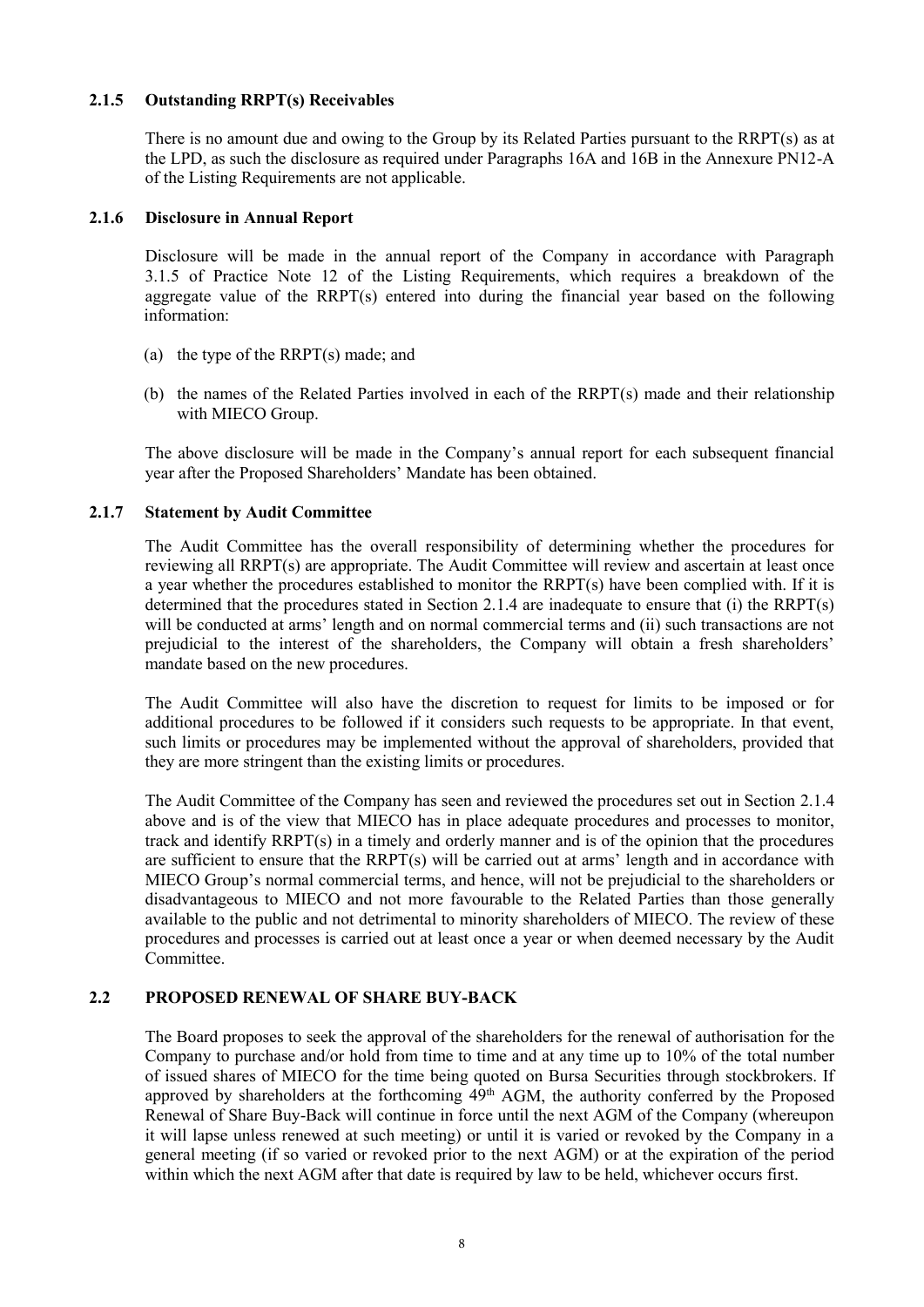#### **2.2.1 The Maximum Number or Percentage of Shares to be Acquired**

The maximum number of Shares which may be purchased or acquired by the Company will be 10% of the total number of issued shares of the Company being quoted on Bursa Securities. As at LPD, the issued share of the Company is 999,999,966 Shares.

#### **2.2.2 Source of Funds**

The maximum amount of funds to be allocated for the Proposed Renewal of Share Buy-Back will be subject to the amount of retained profits of the Company. Based on the latest audited financial statements of MIECO for the FYE 31 December 2021, the retained profit of the Company stood at RM154,349,000.00. The Proposed Renewal of Share Buy-Back will be funded from internally generated funds. The authority for the Proposed Renewal of Share Buy-Back will allow the Directors to exercise the power of the Company to purchase its own Shares at any time within the abovementioned time period using the internal funds of the Company. The actual number of Shares to be purchased will depend on the market conditions and sentiments of the stock market, the availability of the retained profits as well as the financial resources available to the Group. In any event, the Board will ensure that the maximum funds to be used for the buy-back of its Shares shall not exceed the retained profits of the Company.

#### **2.2.3 Pricing**

In accordance with the Listing Requirements, the Company may only purchase its own Shares on Bursa Securities at a price which is not more than 15% above the weighted average market price for the Shares for the past five (5) market days immediately preceding the date of purchase. The Company may only resell the Treasury Shares on Bursa Securities or transfer treasury shares pursuant to Section 127(7) of the Act, at:-

- (a) a price which is not less than the weighted average market price for the Shares for the five (5) market days immediately before the resale or transfer; or
- (b) a discounted price of not more than 5% to the weighted average market price for the Shares for the five (5) market days immediately before the resale or transfer provided that:-
	- (i) the resale or transfer takes place not earlier than thirty (30) days from the date of purchase; and
	- (ii) the resale or transfer price is not less than the cost of purchase of the Shares being resold or transferred.

#### **2.2.4 Treatment of Shares Purchased**

In accordance with Section 127 of the Act, the Directors will deal with the Shares purchased in the following manner:-

- to cancel the Shares so purchased; or
- to retain the Shares so purchased as Treasury Shares held by the Company; or
- to retain part of the Shares so purchased as Treasury Shares and cancel the remainder; or
- to distribute the Treasury Shares as dividends to shareholders; or
- to resell the Treasury Shares on Bursa Securities in accordance with the Listing Requirements of Bursa Securities; or

any combination of the above.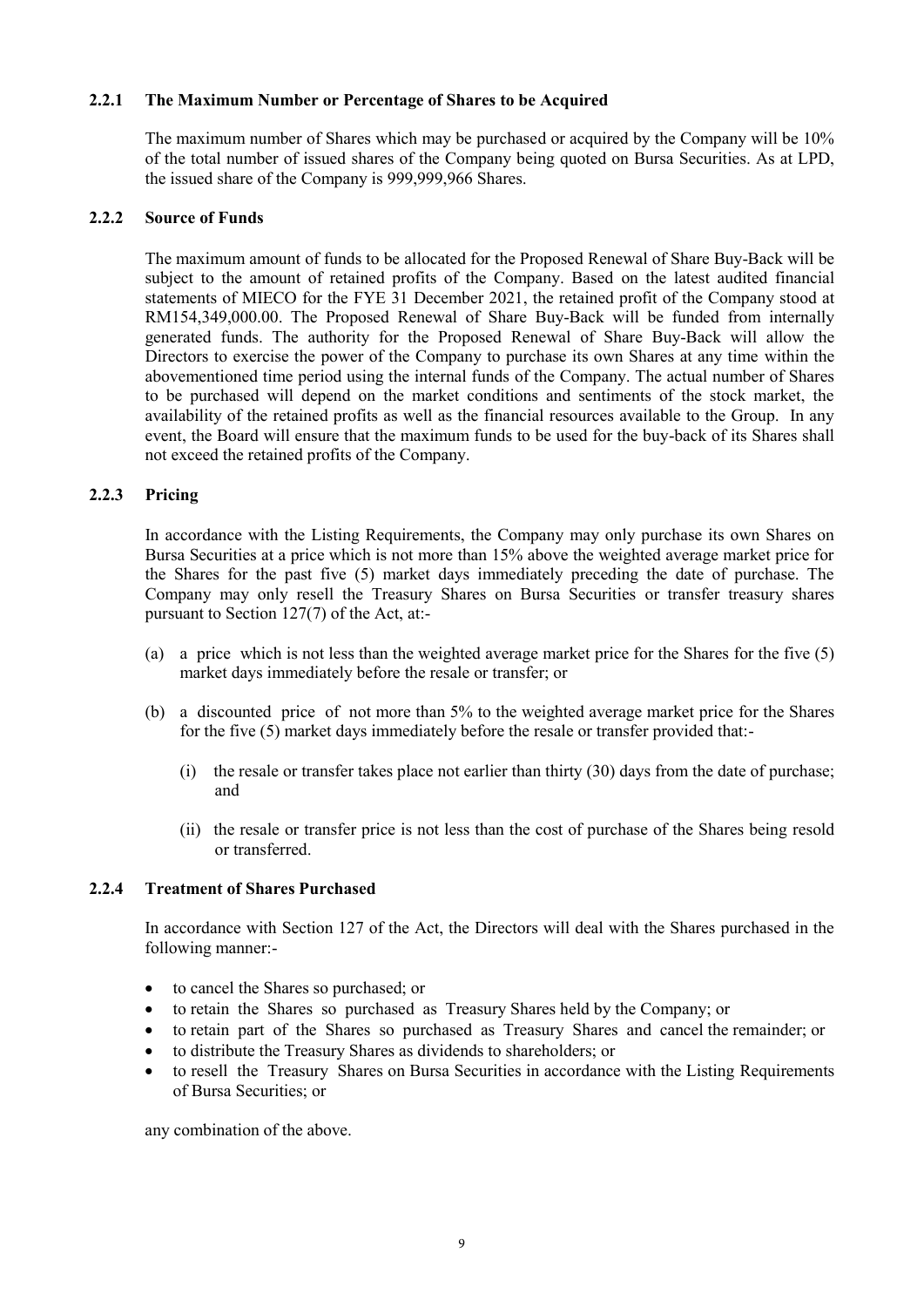Where the Directors intend to retain the Shares purchased as Treasury Shares, cancel the Shares purchased, or both, an appropriate announcement will be made to Bursa Securities.

If the Board decides to retain the Shares purchased as Treasury Shares, it may distribute the Treasury Shares as dividend to the shareholders and/or resell the Shares purchased on Bursa Securities and utilise the proceeds for any feasible investment opportunity arising in the future, or as working capital. The treatment of the Shares purchased and Treasury Shares, whether treated as dividends, resold on Bursa Securities or cancelled by the Company, will be dependent on the availability of the retained profits of the Company. In the event that the Company ceases to hold all or any part of such Shares as a result of the above actions, the Company may further purchase and/or hold such additional number of Shares (in aggregate with Shares then held by the Company) which shall not exceed 10% of the total number of issued shares of the Company for the time being quoted on Bursa Securities.

While the Shares are held as Treasury Shares, the rights attached on them as to voting, dividends and participation in any other distribution and otherwise are suspended and the Treasury Shares shall not be taken into account in calculating the number or percentage of shares or of a class of shares in the Company for any purpose including major shareholdings, takeovers, notices, requisitioning of meetings, quorum for meetings and the result of votes on resolutions.

#### **2.2.5 Potential Advantages and Disadvantages of the Proposed Share Buy-Back**

The potential advantages and disadvantages of the Proposed Renewal of Share Buy-Back, if exercised, to the Company and its Shareholders are as follows:-

#### **Potential Advantages**

- Where the Directors resolve to cancel the Shares so purchased, the Company expects to enhance the EPS of the Group as a result of the reduction in the issued and paid-up share capital of the Company, thereby enabling long term and genuine investors to enjoy any potential corresponding increase in the value of their investments in the Company;
- As permitted under Section 127 of the Act, where the Shares bought back are retained as Treasury Shares, the Directors would have an option to distribute these Shares as dividends to reward the shareholders; and
- The Company may be able to reduce any unwarranted volatility of its Shares and assist to stabilise the supply, demand and price of its Shares in the open market, thereby supporting the fundamental value of its Shares.

#### **Potential Disadvantages**

- The Proposed Renewal of Share Buy-Back, if implemented, will reduce the financial resources of the Group and may result in the Group foregoing better investment opportunities that may emerge in the future or, at least, deprive MIECO and the Group of interest income that can be derived from the funds utilised for the Proposed Renewal of Share Buy-Back; and
- It may also result in a lower amount of cash reserves available for dividends to be declared to shareholders as funds are utilised to purchase Shares.

However, this disadvantage is mitigated by the prospect that the final resources of the Group may increase, if the Shares purchased held as Treasury Shares are re-sold at prices higher than their purchase price. The Board in exercising any decision on the Proposed Renewal of Share Buy-Back will be mindful of the interest of the Company and its shareholders.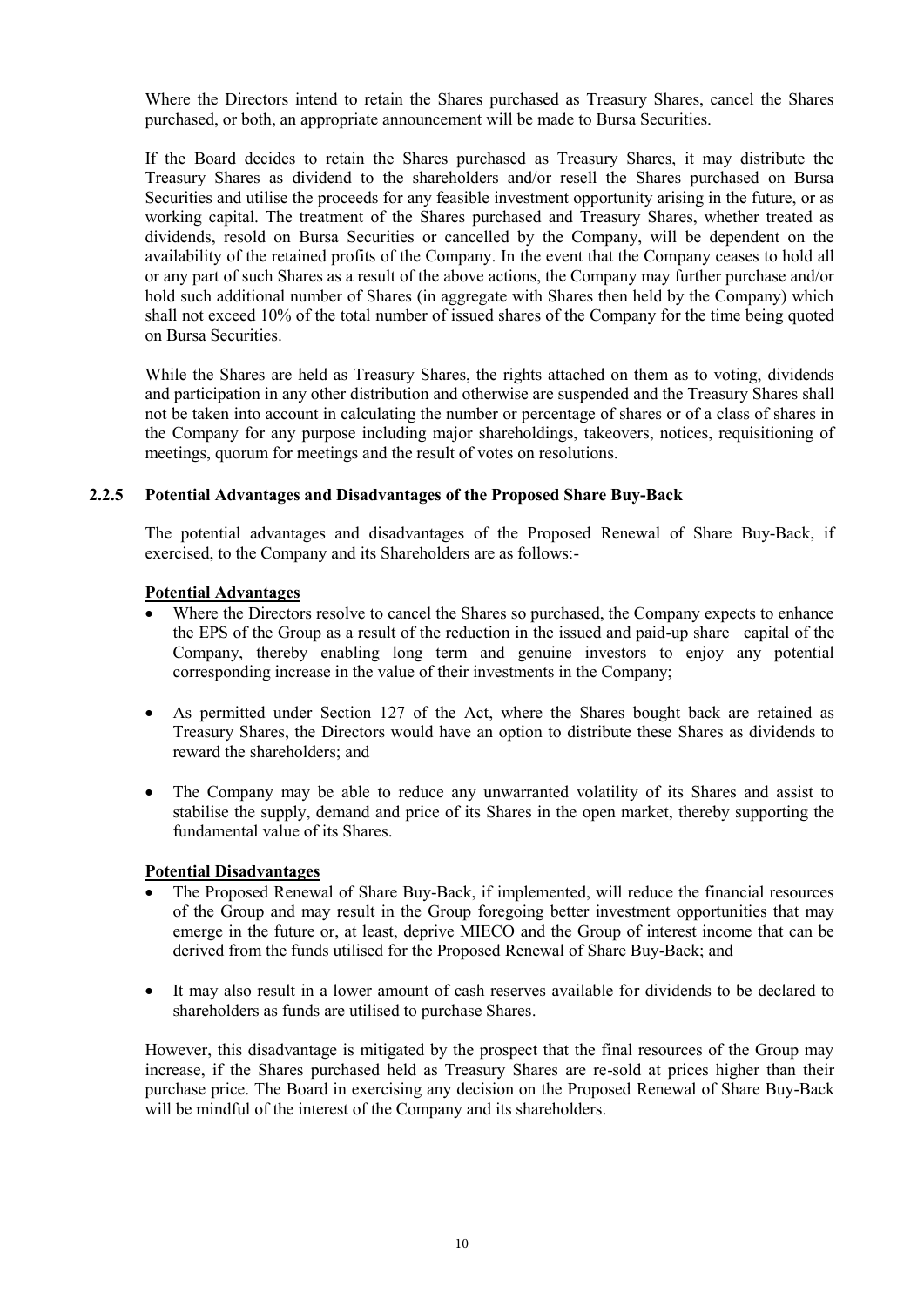#### **2.2.6 Public Shareholding Spread**

As at LPD, the public shareholding spread of MIECO was 45.7%. The public shareholding spread is expected to be reduced to 39.7% assuming the Proposed Renewal of Share Buy-Back is implemented in full and all the Shares so purchased are cancelled. However, the Board will ensure that prior to any share buy-back exercise, the public shareholding spread of at least 25% is maintained.

#### **2.2.7 Implications Relating to the Code**

 There is no implication arising from the provision of the Malaysian Code on Take-Overs and Mergers, 2016 to the Company if the Proposed Renewal of Share Buy-Back Authority is carried out in full.

#### **2.2.8 Previous Purchases, Resale and Cancellation of Treasury Shares**

There has not been any purchase of Shares made by the Company in the previous twelve (12) months made up to the date of this Circular. MIECO does not have any Treasury Shares and has not resold or cancelled any Treasury Shares in the same period.

#### **2.2.9 Historical Share Prices**

The monthly highest and lowest market prices of MIECO Shares for the past twelve (12) months as transacted on Bursa Securities are as follows:-

|           | <b>High</b> | Low       |
|-----------|-------------|-----------|
|           | RM          | <b>RM</b> |
| 2021      |             |           |
| April     | 0.89        | 0.54      |
| May       | 0.70        | 0.44      |
| June      | 0.55        | 0.44      |
| July      | 0.58        | 0.51      |
| August    | 0.55        | 0.51      |
| September | 0.52        | 0.48      |
| October   | 0.59        | 0.43      |
| November  | 0.48        | 0.42      |
| December  | 0.59        | 0.41      |
| 2022      |             |           |
| January   | 0.62        | 0.54      |
| February  | 0.65        | 0.57      |
| March     | 0.70        | 0.59      |
|           |             |           |

The last transacted market price on 11 April 2022 : RM0.67 *(being the latest practicable date prior to the printing of this Circular) (Source: Bursa Securities)*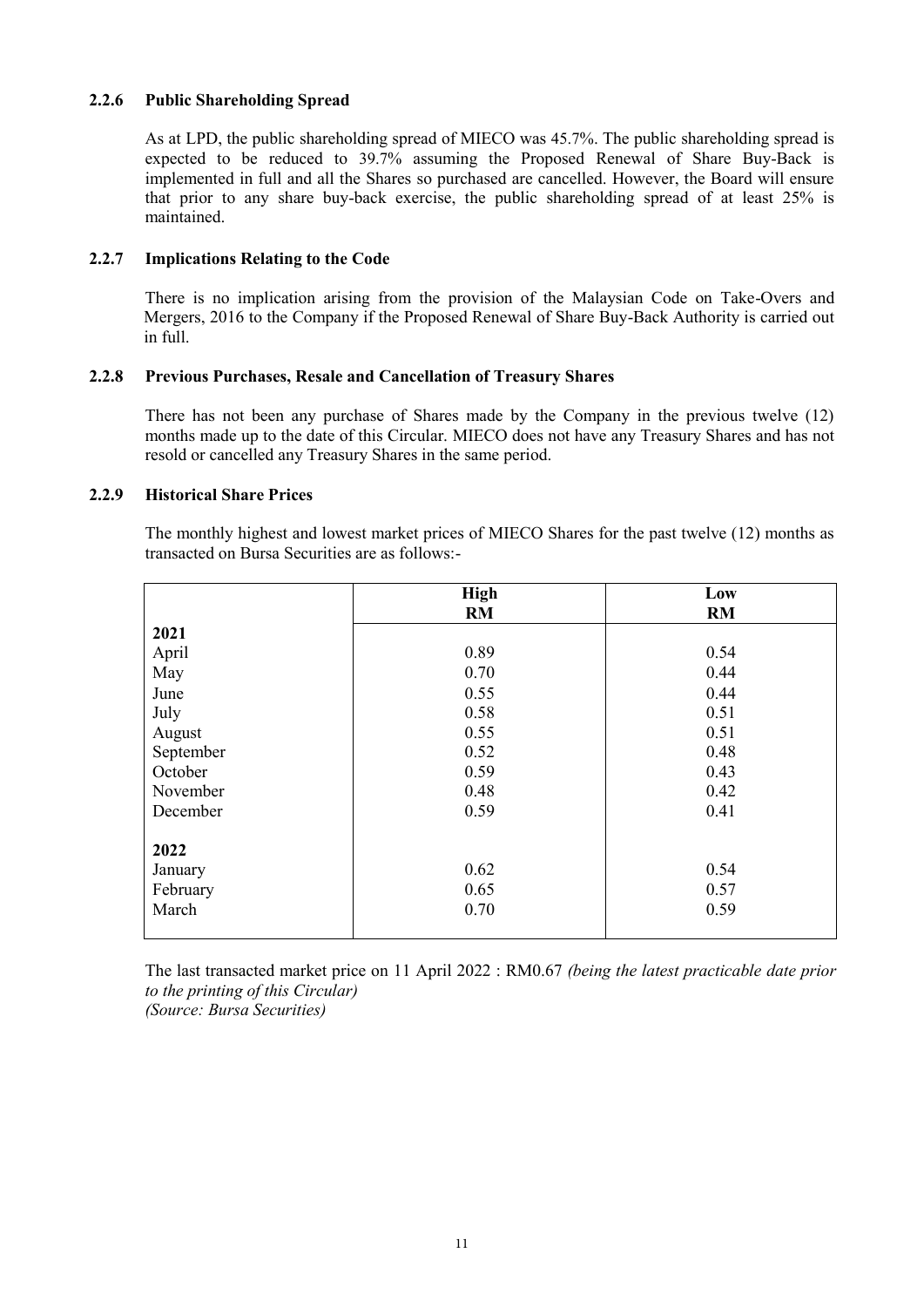#### **3. RATIONALE FOR THE PROPOSALS**

#### **3.1 PROPOSED SHAREHOLDERS' MANDATE**

The Proposed Shareholders' Mandate will enable MIECO Group to carry out RRPT(s) necessary for the Group's day-to-day operations, which are time sensitive in nature, and will eliminate the need to announce and convene separate general meetings (if applicable) from time to time to seek shareholders' mandate for such transaction. This will substantially reduce the expenses, time and other resources associated with convening of general meetings on an ad hoc basis, improve administrative efficiency and allow financial and manpower resources to be channeled towards attaining other corporate objectives.

The RRPT(s) carried out within MIECO Group creates mutual benefits for the companies in the Group, such as expediency and increased efficiency necessary for its day-to-day operations.

In addition, the RRPT(s) are intended to meet the business needs of the Group on the best possible terms. By transacting with the Related Parties, the Group would have an advantage of familiarity with the background and management of the Related Parties, thus enabling more informed commercial decisions to be made. In most dealings with the Related Parties, the Group and the Related Parties have close co-operation and a good understanding of each other's business needs thus providing a platform where all parties can benefit from conducting the RRPT(s).

#### **3.2 PROPOSED RENEWAL OF SHARE BUY-BACK**

The Proposed Renewal of Share Buy-Back, if implemented, will enable MIECO Group to utilise any of its surplus financial resources which is not immediately required for other uses to purchase its own Shares from the market. The Proposed Renewal of Share Buy-Back is expected to stabilise the supply and demand as well as the price of the Shares.

Other things being equal, the Proposed Renewal of Share Buy-Back, regardless of whether the Shares purchased are maintained as Treasury Shares or cancelled, will strengthen the EPS of the Company which in turn is expected to have a positive impact on the market price of the Shares.

The Shares purchased may be held as Treasury Shares and resold on Bursa Securities at a higher price with the intention of realising a potential gain without affecting the issued share capital of the Company. Should any Treasury Shares be distributed as share dividends, this would serve to reward the shareholders of the Company.

#### **4. EFFECTS OF THE PROPOSALS**

The Proposed Shareholders' Mandate will not have any material effect on the share capital of the Company as well as the consolidated NA, gearing, EPS, and the shareholdings of the substantial shareholders of MIECO.

The effects of the Proposed Renewal of Share Buy-Back are illustrated as follows:-

On the assumption that the Proposed Renewal of Share Buy-Back is carried out in full, the effects of the Proposed Renewal of Share Buy-Back on the share capital, NA, working capital, earnings, dividends and gearing of the Company are set out as below:-

#### **(a) Share Capital**

In the event that the maximum number of Shares authorised under the Proposed Renewal of Share Buy-Back are purchased and subsequently cancelled, the effects of the Proposed Renewal of Share Buy-Back on the issued share capital of the Company will be as follows:-

|                                                         | <b>No. of MIECO Shares</b> |
|---------------------------------------------------------|----------------------------|
| Issued share capital as at 11 April 2022                | 999,999,966                |
| Cancellation of Purchased Shares                        | (99,999,997)               |
| Issued share capital after the Proposed Shares Buy-Back | 899,999,969                |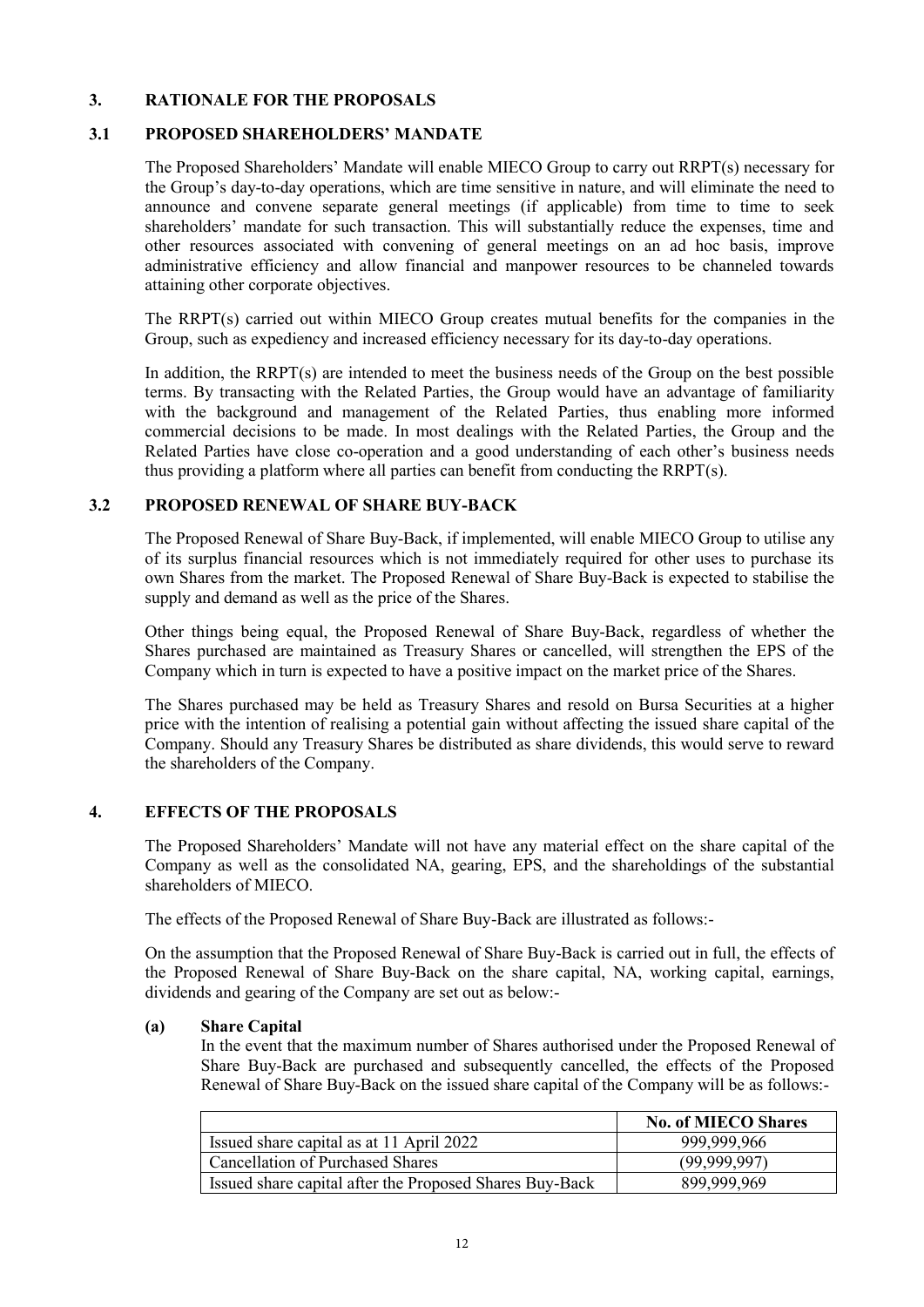However, if all the Shares purchased are retained as Treasury Shares, the Proposed Renewal of Share Buy-Back would not have any effect on the issued share capital of the Company, although substantially all rights attached to the Shares held as Treasury Shares would be suspended. While these Shares remain as Treasury Shares, the Act prohibits the taking into account of such Shares in calculating the number or percentage of Shares in the Company for any purpose whatsoever including major shareholdings, takeovers, notices, requisitioning of meetings, quorum for meetings and the result of votes on resolutions.

#### **(b) NA**

The effects of the Proposed Renewal of Share Buy-Back on the consolidated NA per share of MIECO would be dependent on the purchase price of the Shares, the effective funding cost to MIECO Group to finance the purchase of the Shares and/or any loss of interest income to the Company and whether the Shares purchased are cancelled, retained as Treasury Shares or resold on Bursa Securities.

In the event the Shares purchased are cancelled by the Company, the consolidated NA per share of MIECO would improve if the purchase price of the Shares is below the NA per share of the Company, and vice versa.

If the Treasury Shares are resold in the open market, the consolidated NA per share of MIECO may increase if the Company realises a gain from the resale, and vice versa. If the Treasury Shares are distributed as share dividends, the NA of MIECO Group would be accordingly decreased by the cost of acquisition of the Treasury Shares.

#### **(c) Working Capital**

The Proposed Renewal of Share Buy-Back will reduce the working capital of MIECO Group, the quantum of which would depend on, amongst other, the number of Shares eventually purchased and the purchase price of the Shares. The cash flow of MIECO Group will be reduced relatively to the number of Shares eventually purchased and the purchase price of the Shares. For Shares so purchased which are kept as Treasury Shares, upon its resale, the working capital and cash flow of the Company will increase. The quantum of the increase in the working capital and cash flow will depend on the actual selling price of the Treasury Shares and the number of Treasury Shares resold.

#### **(d) Earnings**

The effects of the Proposed Renewal of Share Buy-Back on the EPS of MIECO Group are dependent on the purchase prices of the Shares and the effective funding cost, if any, or any loss in interest income to the Group. If the Shares purchased by the Company are cancelled, the net EPS of MIECO may increase as a result of the reduction in the issued share capital of the Company. In the event that the Treasury Shares are resold on the open market, the EPS of MIECO Group may also increase if the Company realises a gain from the resale, and vice versa. Assuming that the Shares purchased are being retained as Treasury Shares and subsequently resold, the effects on the earnings of the Group will depend on the actual selling price, the number of Treasury Shares resold and the effective gain or loss arising from the resale.

#### **(e) Dividends**

The Proposed Renewal of Share Buy-Back is not expected to have any impact on the policy of the Board in recommending dividends, if any, to the shareholders of MIECO. However, the Board may distribute future dividends in the form of Shares which have been bought back and retained as Treasury Shares.

#### **(f) Gearing**

In executing any future share buy-back, the Board will endeavor that the exercise does not have significant impact on the gearing of the Group.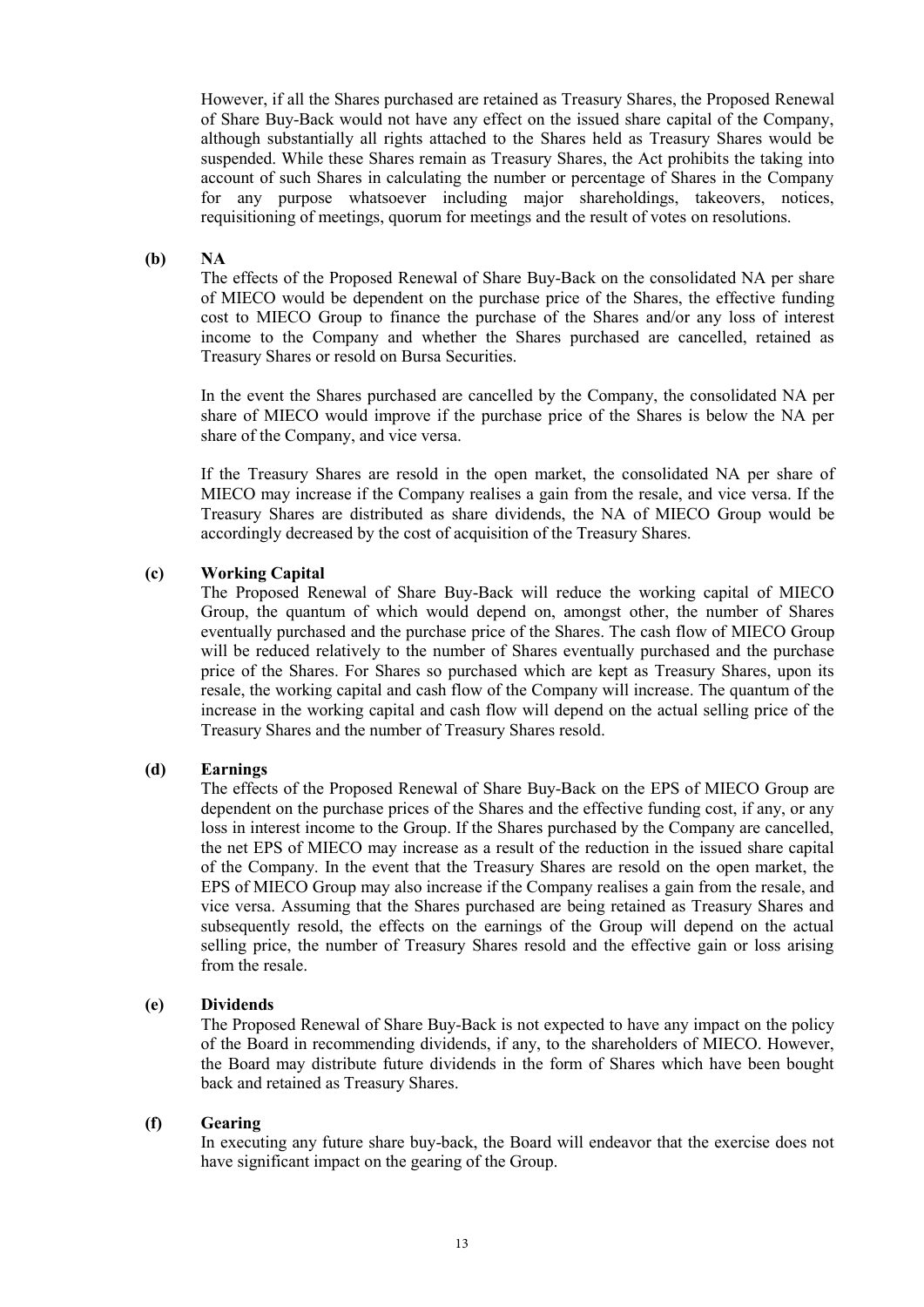#### **5. INTERESTS OF DIRECTORS AND/OR MAJOR SHAREHOLDERS AND/OR PERSONS CONNECTED TO THEM**

#### **5.1 PROPOSED SHAREHOLDERS' MANDATE**

As at the LPD, the direct and indirect interests of the Directors and/or Major Shareholders and/or persons connected to the Directors and/or Major Shareholders of MIECO who are interested and/or do not consider themselves independent in the RRPT(s) are as follows :

|                                                             | <b>Direct</b>                 |               | <b>Indirect</b>               |               |
|-------------------------------------------------------------|-------------------------------|---------------|-------------------------------|---------------|
|                                                             | No. of MIECO<br><b>Shares</b> | $\frac{0}{0}$ | No. of MIECO<br><b>Shares</b> | $\frac{0}{0}$ |
| <b>Interested Directors</b><br>Dato' Sri Ng Ah Chai         | 542,972,219                   | 54.297        |                               |               |
| Mr. Ng Wei Ping                                             |                               | -             |                               |               |
| <b>Interested Major Shareholder</b><br>Dato' Sri Ng Ah Chai | 542,972,219                   | 54.297        |                               |               |

Mr. Ng Wei Ping is deemed interested in the Proposed Shareholders' Mandate by virtue of him being appointed as the Executive Director of MIECO, SYF and Kiara Susila. He is the son of Dato' Sri Ng Ah Chai. As at the LPD, save for the shareholdings of Dato' Sri Ng Ah Chai in MIECO, Mr. Ng Wei Ping does not hold any direct and indirect equity interest in MIECO.

Accordingly, Dato' Sri Ng Ah Chai and Mr. Ng Wei Ping ("Interested Directors") have and will continue to abstain from all deliberations and voting on matters relating to the Proposed Shareholders' Mandate at Board meetings and will abstain from voting in respect of his direct and/or indirect shareholdings in MIECO at the forthcoming 49<sup>th</sup> AGM on the resolution pertaining to the Proposed Shareholders' Mandate.

The Interested Major Shareholder, Dato' Sri Ng Ah Chai ("Interested Major Shareholder") will abstain from voting in respect of his direct and/or indirect shareholdings on the resolution, deliberating or approving the Proposed Shareholders' Mandate at the forthcoming 49<sup>th</sup> AGM.

The above Interested Directors and Interested Major Shareholder have undertaken that they shall ensure that persons connected to them will abstain from voting in respect of their direct and/or indirect shareholdings on the resolution, deliberating or approving the Proposed Shareholders' Mandate at the forthcoming 49<sup>th</sup> AGM.

Save as disclosed above, none of the other Directors and/or Major Shareholder and/or persons connected with a Director or Major Shareholder of MIECO has any interest, directly or indirectly in the Proposed Shareholders' Mandate.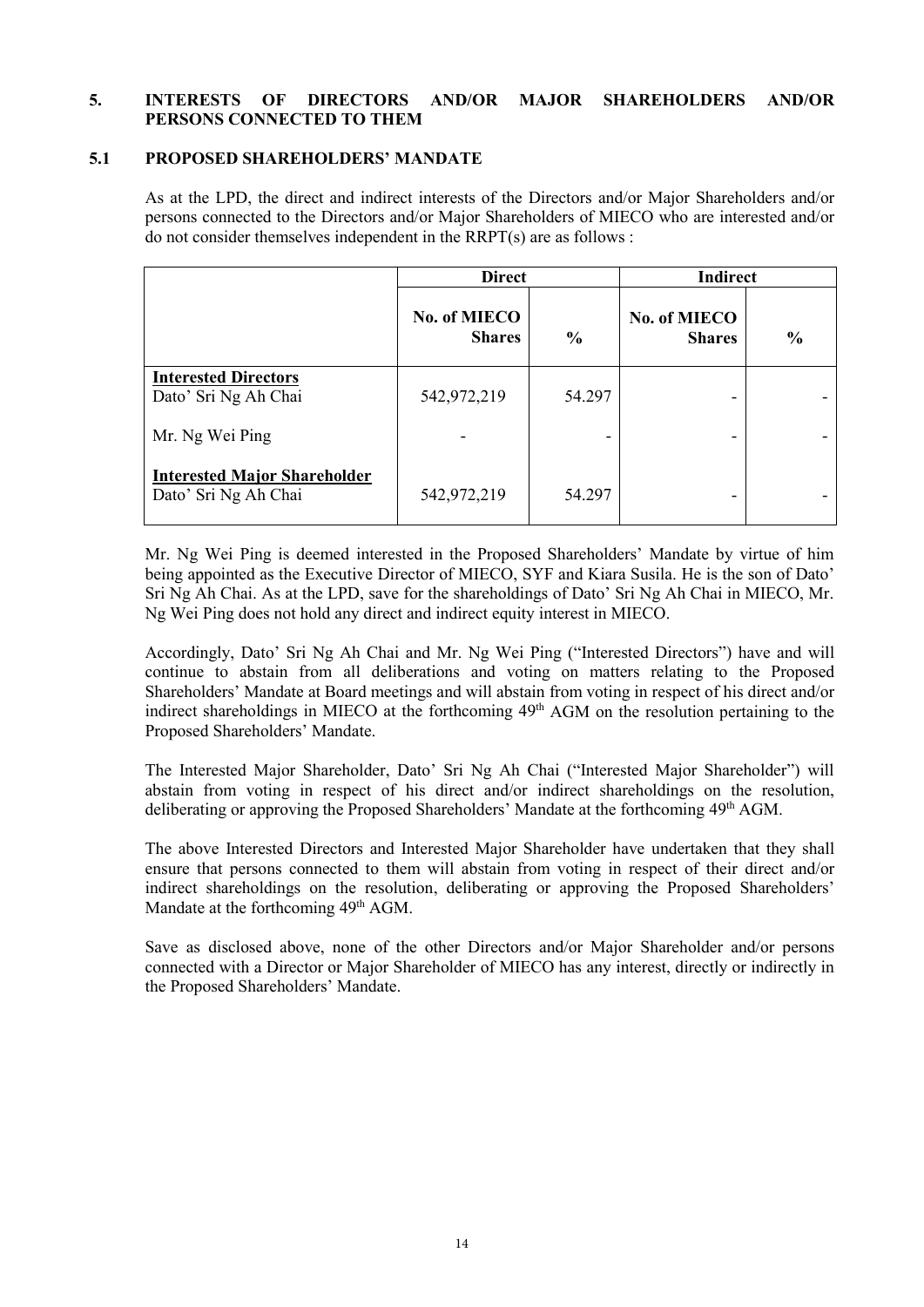# **5.2 PROPOSED RENEWAL OF SHARE BUY-BACK**

Save for the inadvertent increase in the percentage of shareholding and/or voting rights of the shareholders of the Company as a consequence of the Proposed Renewal of Share Buy-Back, none of the Directors, Major Shareholders and/or Persons Connected with them has any interest, direct or indirect, in the Proposed Share Buy-Back, and the resale of Treasury Shares, if any.

The following illustrates the proforma effects on the shareholdings of the Directors, Major Shareholders and/or Persons Connected with them (who had direct and/or indirect interests in Shares) as at LPD, assuming that the Company implements the Proposed Renewal of Share Buy-Back in full and that the Shares purchased are from public shareholders:

|                                                        |                                         |               | <b>Before Proposed Shares Buy-Back</b>  |                          | <b>After Proposed Shares Buy-Back</b>   |               |                                         |               |
|--------------------------------------------------------|-----------------------------------------|---------------|-----------------------------------------|--------------------------|-----------------------------------------|---------------|-----------------------------------------|---------------|
|                                                        | <b>Direct</b>                           |               |                                         | <b>Indirect</b>          | <b>Direct</b>                           |               | Indirect                                |               |
|                                                        | No. of<br><b>MIECO</b><br><b>Shares</b> | $\frac{0}{0}$ | No. of<br><b>MIECO</b><br><b>Shares</b> | $\frac{0}{0}$            | No. of<br><b>MIECO</b><br><b>Shares</b> | $\frac{6}{6}$ | No. of<br><b>MIECO</b><br><b>Shares</b> | $\frac{0}{0}$ |
| <b>Directors</b><br>Dato' Sri Ng<br>Ah Chai            | 542,972,219                             | 54.297        | $\overline{\phantom{a}}$                | $\overline{\phantom{a}}$ | 542,972,219                             | 60.330        |                                         |               |
| Major<br><b>Shareholder</b><br>Dato' Sri Ng<br>Ah Chai | 542,972,219                             | 54.297        | $\overline{\phantom{a}}$                | $\overline{\phantom{a}}$ | 542,972,219                             | 60.330        |                                         |               |

#### **6. APPROVALS REQUIRED**

The Proposals are subject to the approval being obtained from the shareholders of MIECO at the forthcoming 49th AGM of the Company to be convened.

The Proposals are not conditional upon any other corporate proposals undertaken or to be undertaken by MIECO.

#### **7. DIRECTORS' RECOMMENDATION**

The Directors of MIECO (save for Dato' Sri Ng Ah Chai and Mr. Ng Wei Ping) having considered all aspects of the Proposed Shareholders' Mandate and after careful deliberation, are of the opinion that the Proposed Shareholders' Mandate is in the best interest of the Company and accordingly, the Board (save for Dato' Sri Ng Ah Chai and Mr. Ng Wei Ping) recommended that the shareholders of MIECO vote in favour of the ordinary resolution pertaining to the Proposed Shareholders' Mandate to be tabled at the forthcoming AGM.

The Directors of MIECO having considered all aspects of the Proposed Renewal of Share Buy-Back and after careful deliberation, are of the opinion that they are in the best interest of the Company and accordingly, the Board recommended that the shareholders of MIECO vote in favour of the ordinary resolution pertaining to the Proposed Renewal of Share Buy-Back to be tabled at the forthcoming AGM.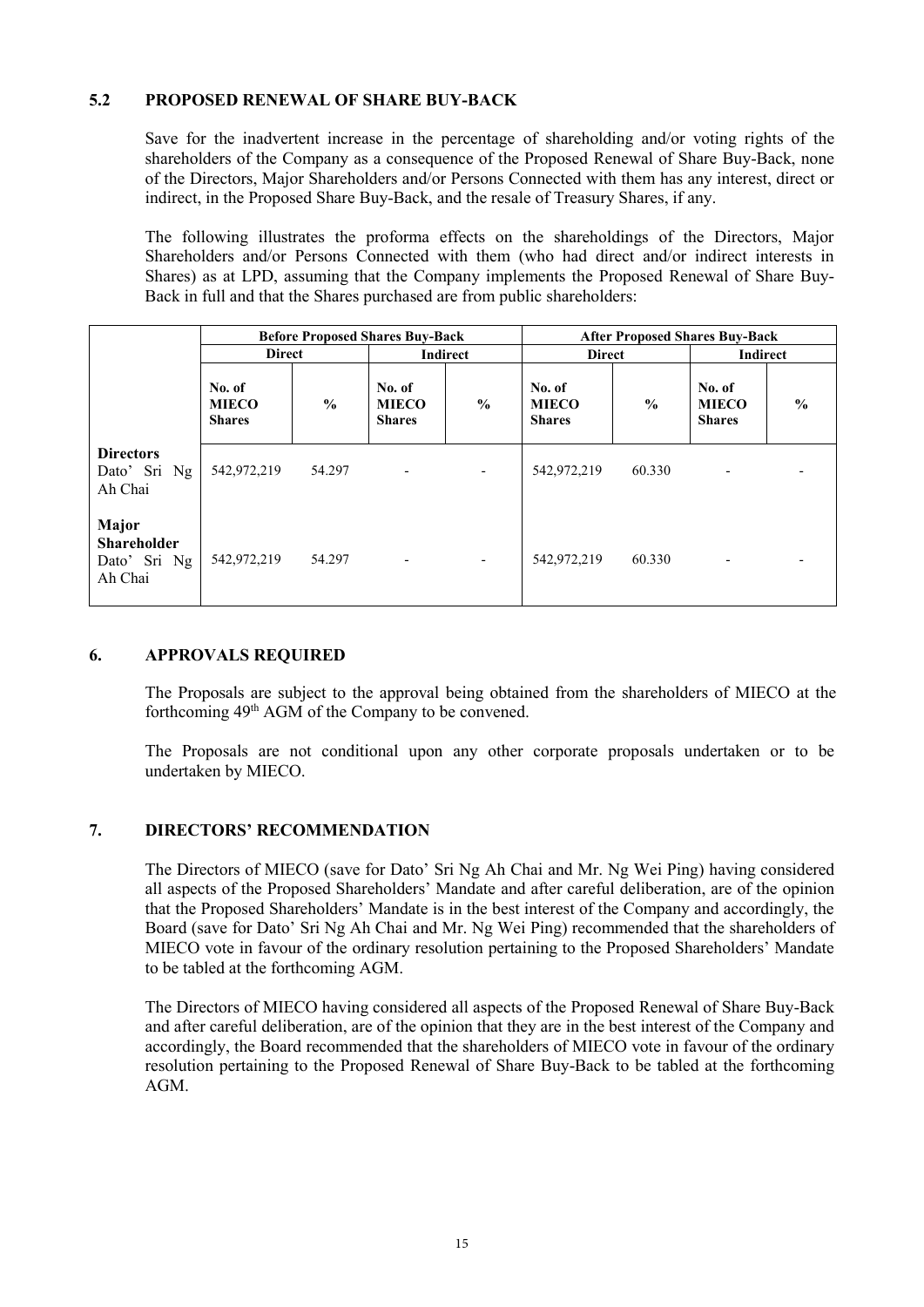# **8. 49th AGM**

The 49<sup>th</sup> AGM of the Company, the notice of which is enclosed together with the 2021 Annual Report of the Company, will be conducted on a virtual basis entirely through live streaming from the broadcast venue at Board Room, No. 1, Block C, Jalan Indah 2/6, Taman Indah, Batu 11, 43200 Cheras, Selangor on Thursday, 26 May 2022 at 9.30 a.m. or at any adjournment thereof for the purpose considering and, if thought fit, passing the resolution to give effect to the Proposals.

If you are unable to attend and vote in person at the  $49<sup>th</sup>$  AGM, you are requested to complete, sign and return the Form of Proxy enclosed in the 2021 Annual Report in accordance with the instructions printed therein as soon as possible so as to arrive at the office of the Company's Share Registrar, Metra Management Sdn. Bhd. at 35<sup>th</sup> Floor, Menara Multi-Purpose, Capital Square, No. 8, Jalan Munshi Abdullah, 50100 Kuala Lumpur at least forty-eight (48) hours before the time appointed for the AGM or any adjournment thereof.

The completion and return of the Form of Proxy will not preclude you from attending and voting in person at the AGM should you subsequently wish to do so.

#### **9. FURTHER INFORMATION**

Shareholders are requested to refer to Appendix I contained in this Circular for further information.

Yours faithfully For and on behalf of the Board **MIECO CHIPBOARD BERHAD** 

**DATUK DR. ROSLAN BIN A. GHAFFAR** Independent Non-Executive Chairman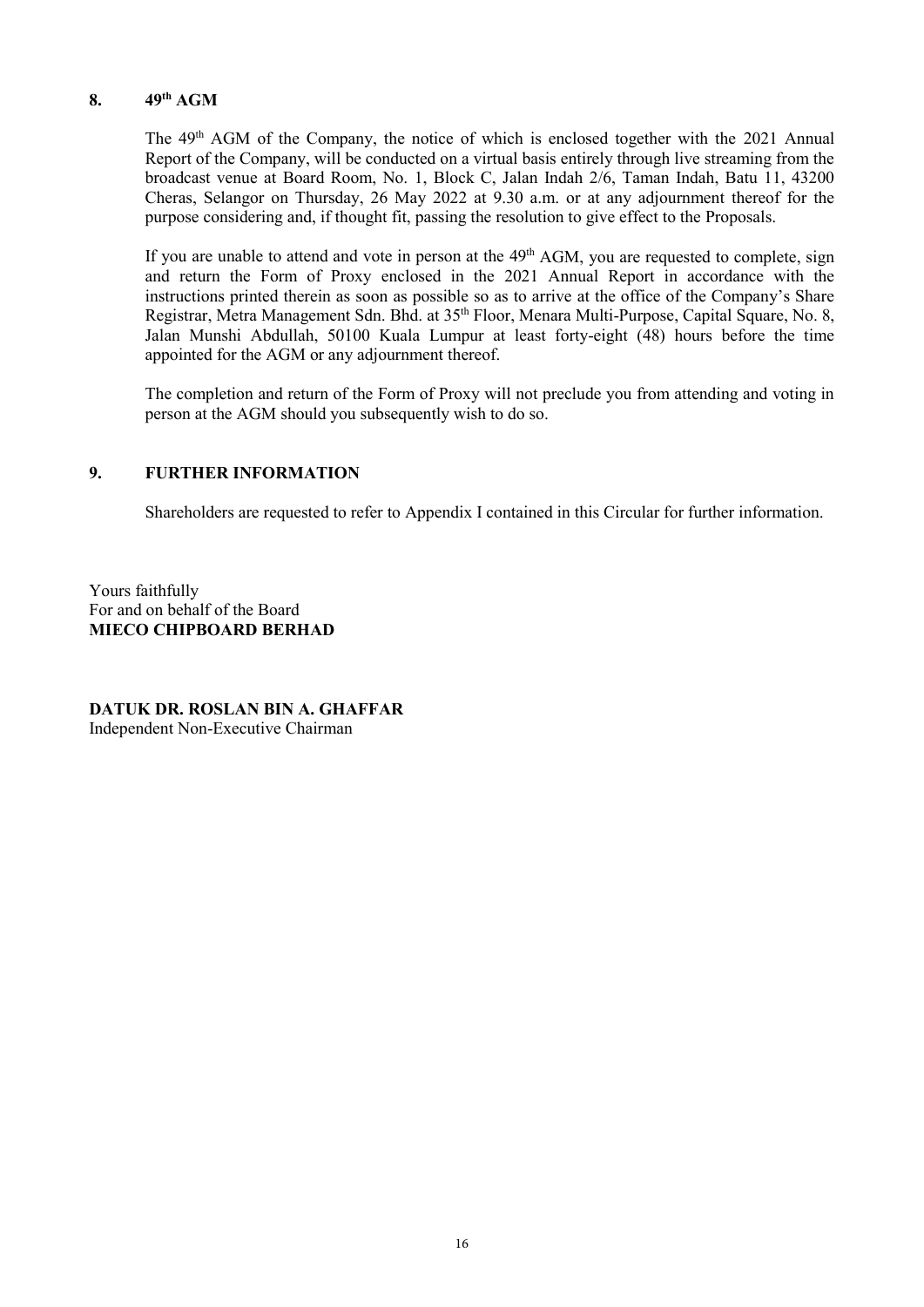# **APPENDIX I – FURTHER INFORMATION**

#### **1. DIRECTORS' RESPONSIBILITY STATEMENT**

 This Circular has been seen and approved by the Directors of MIECO who individually and collectively accept full responsibility for the accuracy of the information contained in this Circular and confirm that after making all reasonable enquiries and to the best of their knowledge and belief, there are no other facts the omission of which would make any statement herein misleading or incorrect.

#### **2. MATERIAL CONTRACTS**

Save as disclosed below, MIECO and its subsidiaries has not entered into any material contracts (not being contracts entered into in the ordinary course of business) within two (2) years immediately preceding the date of this Circular:

a. On 6 October 2021, the Company entered into a conditional share sale agreement with SYF Resources Berhad for the acquisition of the entire equity interest in Seng Yip Furniture Sdn Bhd, for a purchase consideration of RM50,000,000. As at the LPD, the transaction has yet to be completed.

#### **3. MATERIAL LITIGATION, CLAIMS AND ARBITRATION**

As at the LPD, neither MIECO nor its subsidiaries are engaged in any material litigation, claims or arbitration either as plaintiff or defendant, which has a material effect on the financial position of MIECO and MIECO Group and the Board is not aware of any proceedings pending or threatened, or of any facts likely to give rise to any proceedings, which might materially and adversely affect the business or financial position of the Group.

#### **4. DOCUMENTS AVAILABLE FOR INSPECTION**

Copies of the following documents are available for inspection by the shareholders of MIECO at the Registered Office of MIECO at No. 1, Block C, Jalan Indah 2/6, Taman Indah, Batu 11, 43200 Cheras, Selangor during normal office hours between Monday and Friday (except public holidays) from the date of this Circular up to and including the date of the forthcoming  $49<sup>th</sup>$  AGM:

- (i) The Constitution of MIECO;
- (ii) The audited financial statements of MIECO Group for the past two (2) financial years ended 31 December 2020 and 31 December 2021;
- (iii) The latest unaudited results since the last audited financial statements; and
- (iv) Material contracts referred to in Section 2 above.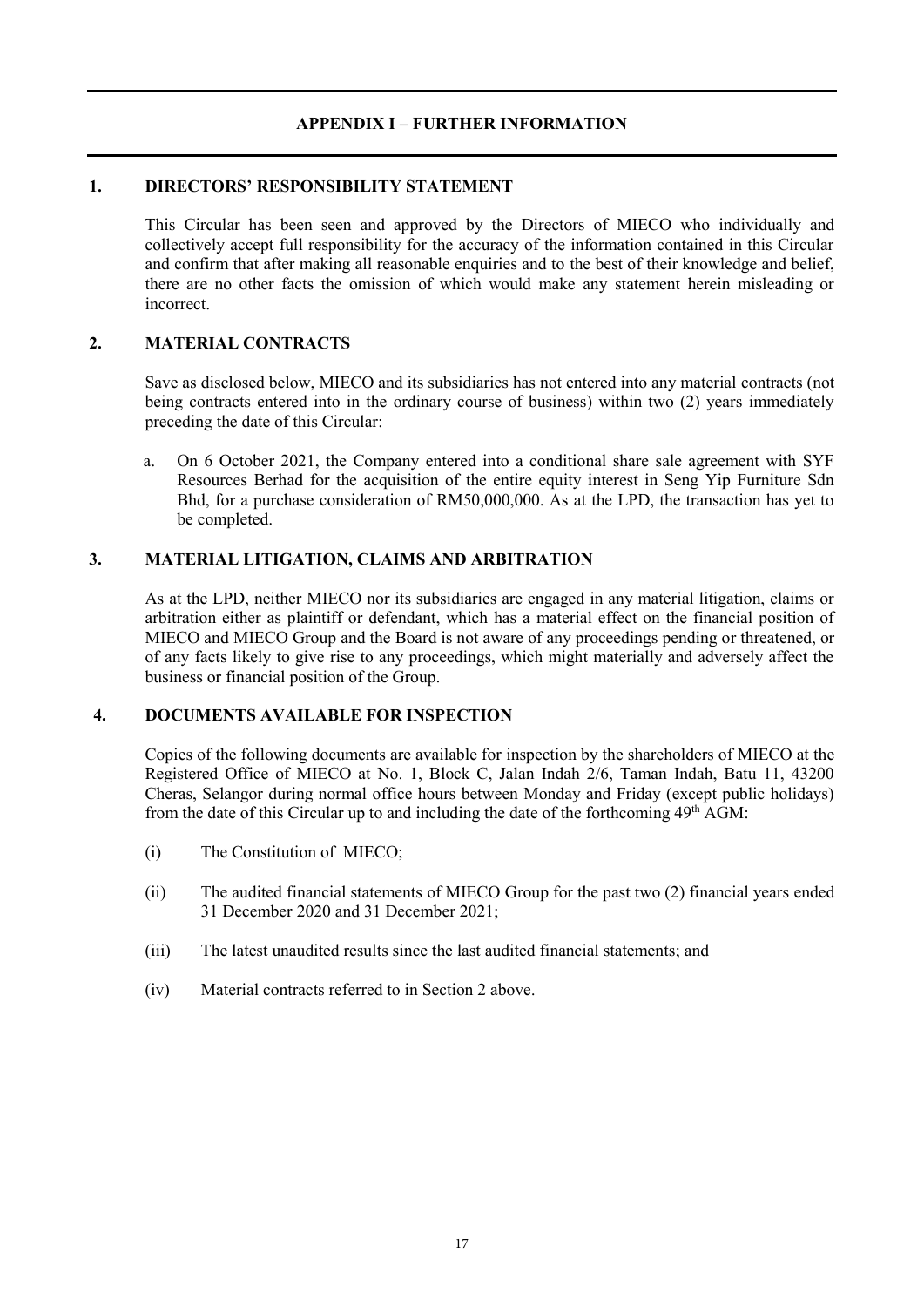

**MIECO CHIPBOARD BERHAD** [Registration No. 197201001235(12849-K)] (Incorporated in Malaysia)

# **EXTRACT OF NOTICE OF THE FORTY-NINTH ANNUAL GENERAL MEETING**

#### **ORDINARY RESOLUTION 6**

#### **Proposed Renewal of Shareholders' Mandate for Recurrent Related Party Transactions of a Revenue or Trading Nature ("Proposed Shareholders' Mandate")**

"THAT, subject to the provisions of the Listing Requirements of Bursa Malaysia Securities Berhad, approval be and is hereby given to the Company and/or its subsidiary companies to enter into recurrent related party transactions of a revenue or trading nature as set out in the Circular to Shareholders dated 27 April 2022, provided that such transactions are undertaken in the ordinary course of business, on arm's length basis, on normal commercial terms which are not more favourable to the related parties than those generally available to the public and are not detrimental to the minority shareholders;

THAT such approval shall continue to be in force until the earlier of:

- (i) the conclusion of the next Annual General Meeting of the Company at which time it will lapse unless the authority is renewed by a resolution passed at the next Annual General Meeting;
- (ii) the expiration of the period within which the next Annual General Meeting is to be held pursuant to Section 340(2) of the Companies Act 2016 ("the Act") (but shall not extend to such extension as may be allowed pursuant to Section 340(4) of the Act); or
- (iii) such approval is revoked or varied by resolution passed by shareholders in a general meeting before the next Annual General Meeting;

AND THAT the Directors of the Company be authorised to complete and do all such acts and things (including executing all such documents as may be required) as they may consider expedient or necessary to give effect to this Ordinary Resolution."

#### **ORDINARY RESOLUTION 7**

#### **Proposed Renewal of Authority for the Company to Purchase Its Own Shares ("Proposed Renewal of Share Buy-Back")**

"THAT, subject always to the Companies Act 2016, the provisions of the Constitution of the Company, the Listing Requirements of Bursa Malaysia Securities Berhad ("Bursa Securities") and all other applicable laws, guidelines, rules and regulations, the Company be and is hereby authorised to purchase such amount of ordinary shares in the Company as may be determined by the Directors of the Company from time to time through Bursa Securities as the Directors may deem fit and expedient in the interest of the Company, provided that:

- (i) the aggregate number of shares purchased does not exceed 10% of the total number of issued shares of the Company as quoted on Bursa Securities as at the point of purchase(s);
- (ii) the maximum fund to be allocated by the Company for the purpose of purchasing the shares shall not exceed the aggregate of the retained profits of the Company based on the latest Audited Financial Statements and/or the latest management accounts of the Company (where applicable) available at the time of the purchase(s); and
- (iii) the Directors of the Company may decide either to retain the shares purchased as treasury shares or cancel the shares or retain part of the shares so purchased as treasury shares and cancel the remainder or to resell the shares or distribute the shares as dividends;